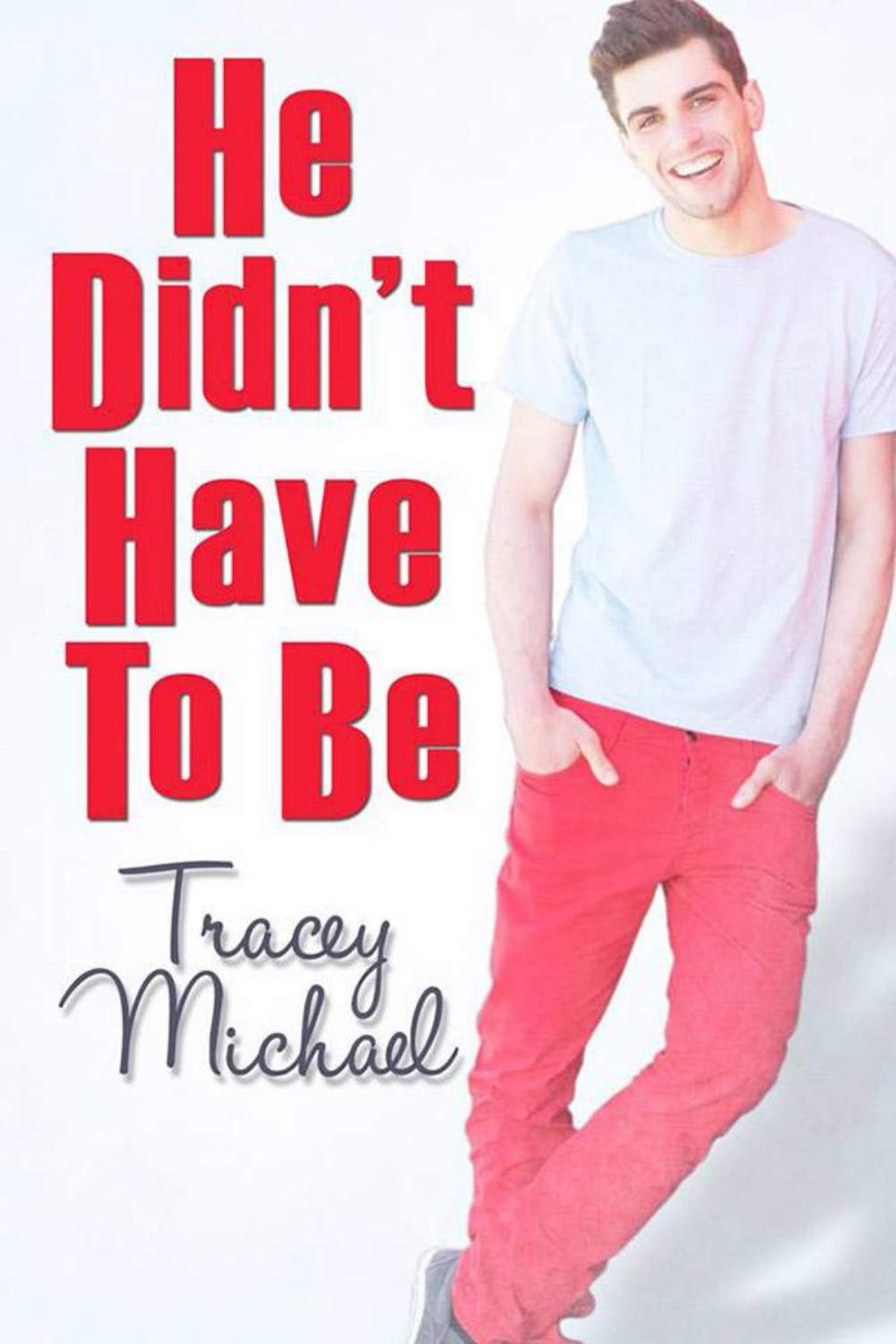## **Table of Contents**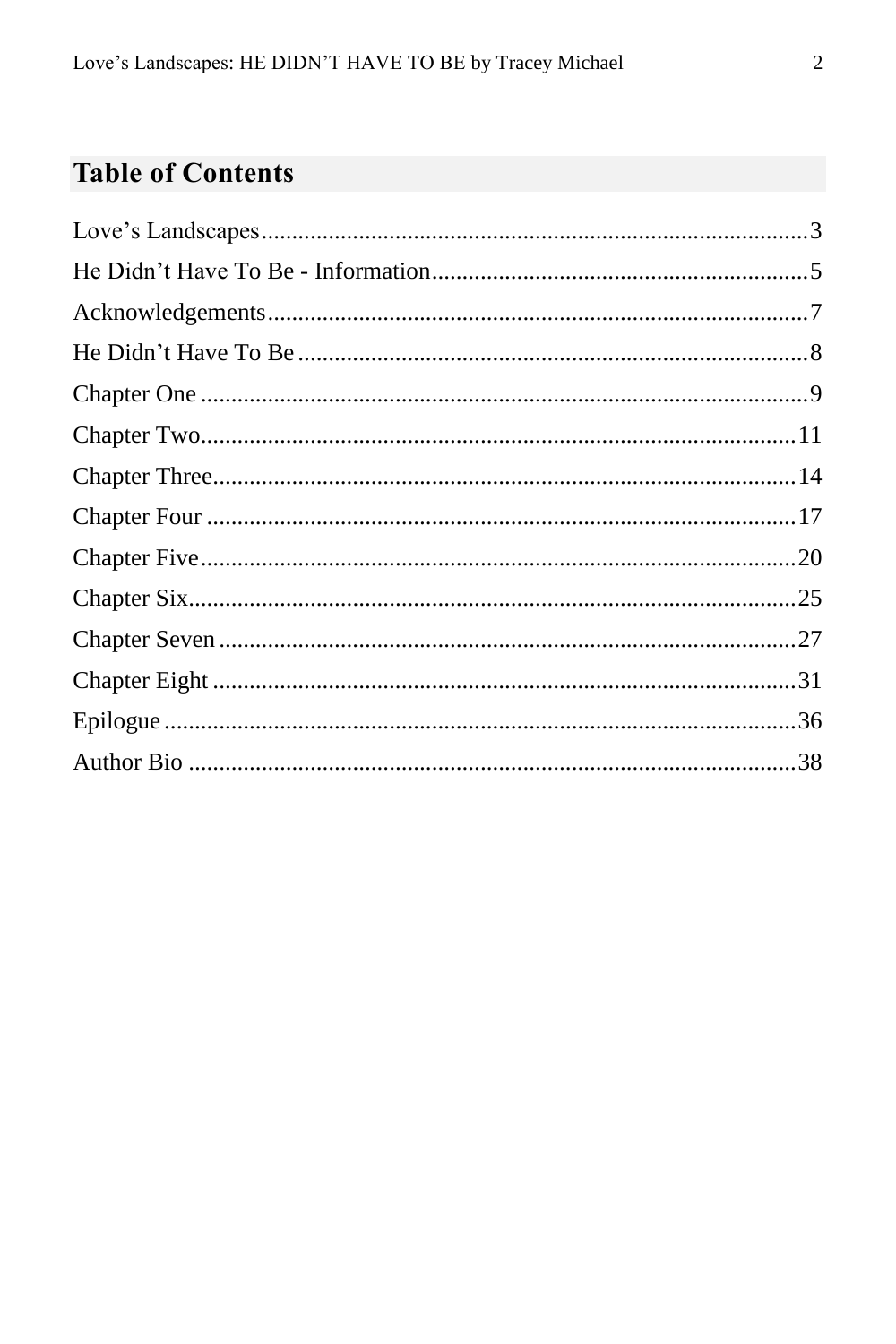# <span id="page-2-0"></span>**Love's Landscapes**

*An M/M Romance series*

# **HE DIDN'T HAVE TO BE By Tracey Michael**

#### **Introduction**

The story you are about to read celebrates love, sex and romance between men. It is a product of the *Love's Landscapes* promotion sponsored by the *Goodreads M/M Romance Group* and is published as a gift to you.

#### **What Is Love's Landscapes?**

The *Goodreads M/M Romance Group* invited members to choose a photo and pen a letter asking for a short M/M romance story inspired by the image; authors from the group were encouraged to select a letter and write an original tale. The result was an outpouring of creativity that shone a spotlight on the special bond between M/M romance writers and the people who love what these authors do.

A written description of the image that inspired this story is provided along with the original request letter. If you'd like to view the photo, please feel free to join the [Goodreads M/M Romance Group](http://www.goodreads.com/group/show/20149-m-m-romance) and visit the discussion section: *Love's Landscapes*.

No matter if you are a long-time devotee to M/M Romance, just new to the genre or fall somewhere in between, you are in for a delicious treat.

#### **Words of Caution**

This story may contain sexually explicit content and is **intended for adult readers.** It may contain content that is disagreeable or distressing to some readers. The *M/M Romance Group* strongly recommends that each reader review the General Information section before each story for story tags as well as for content warnings.

This story is a work of fiction. Names, characters, places and incidents are the products of the author's imagination or are used fictitiously. Any resemblance to actual events, locales, or persons, living or dead, is entirely coincidental.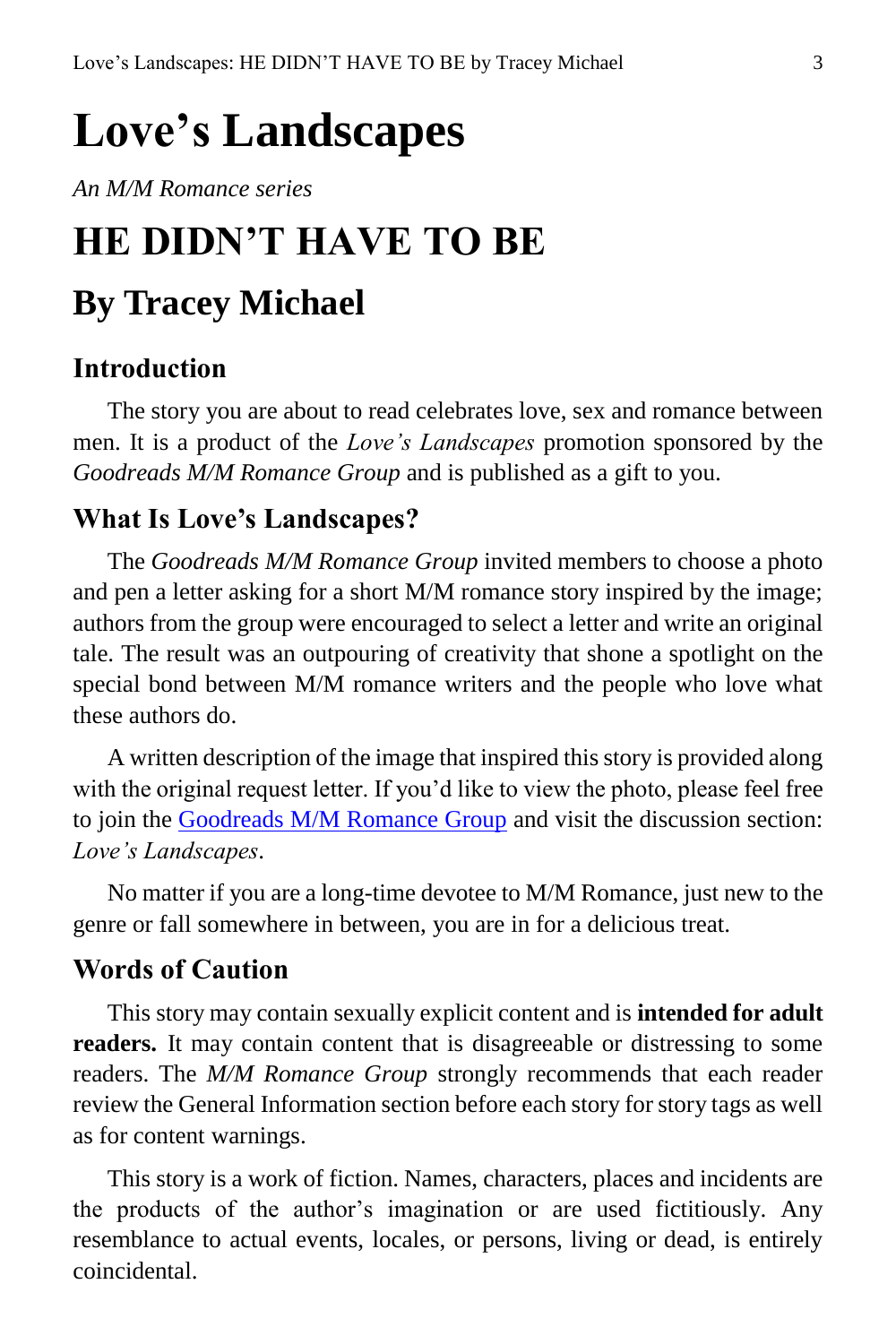All rights reserved worldwide.

This eBook may be distributed freely in its entirety courtesy of the Goodreads M/M Romance Group. This eBook may not be sold, manipulated or reproduced in any format without the express written permission of the author.

He Didn't Have To Be, Copyright © 2014 Tracey Michael

Cover Art by Allison Cassatta

This ebook is published by the *M/M Romance Group* and is not directly endorsed by or affiliated with Goodreads Inc.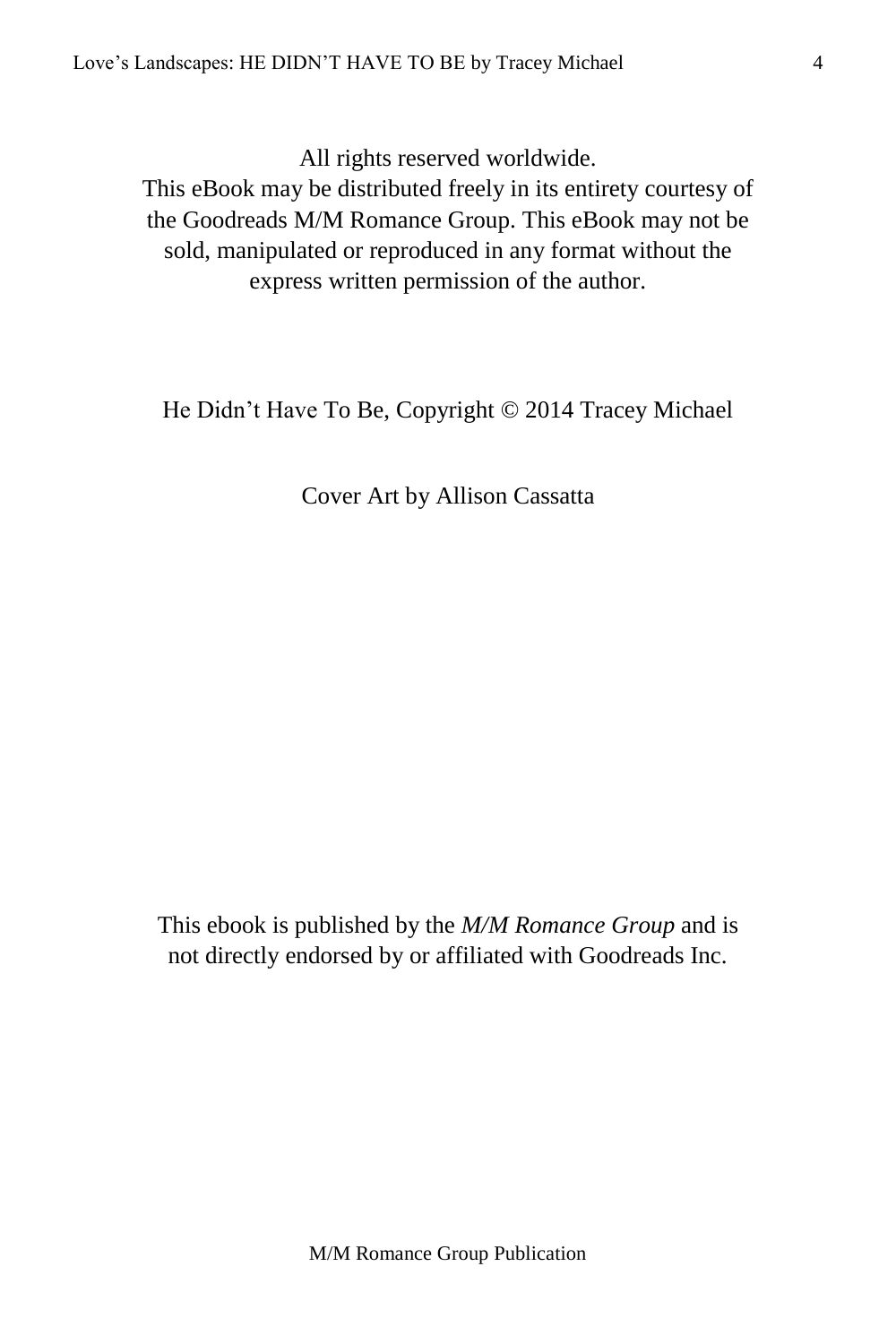# <span id="page-4-0"></span>**HE DIDN'T HAVE TO BE**

# **By Tracey Michael**

### **Photo Description**

A black and white photo accompanied my prompt. A blond man, early twenties, is being kissed by a taller, dark-haired man, also in his early twenties. Behind the men, there are small white festival tents and trees.

#### **Story Letter**

#### *Dear Author,*

*He didn't have to do it, but he did anyways. He's like that. It's one of the many reasons why he's my best friend. What did he do?*

*He kissed me.*

*In front of everyone.*

*They say actions speak louder than words, and with just one kiss… he silenced every one of his jock friends in true Griffin style.*

*The only downside now is that I can't stop thinking about his lips pressed firmly to mine, and just how right it felt. I've never really thought about Griffin in that way, after all, he's straight, but now I can't stop thinking about him period. And sometimes, out of the corner of my eye, I catch him watching me in a way that makes me wonder if he can't stop thinking about me too.*

*Griffin is my past, my present… Is he my future too?*

*\* I'd just like a good contemporary, friends-to-lovers, GFY theme. There can be as little or as much angst as you want as long as Griffin, the dark haired one in the picture, and unnamed blonde get their HEA, which is a must. The background appears to be like a town fair or something of that nature. You can use that setting as a part of your story or make one of your own; I'd just really like this moment to be the catalyst.*

*Sincerely,*

*Runell*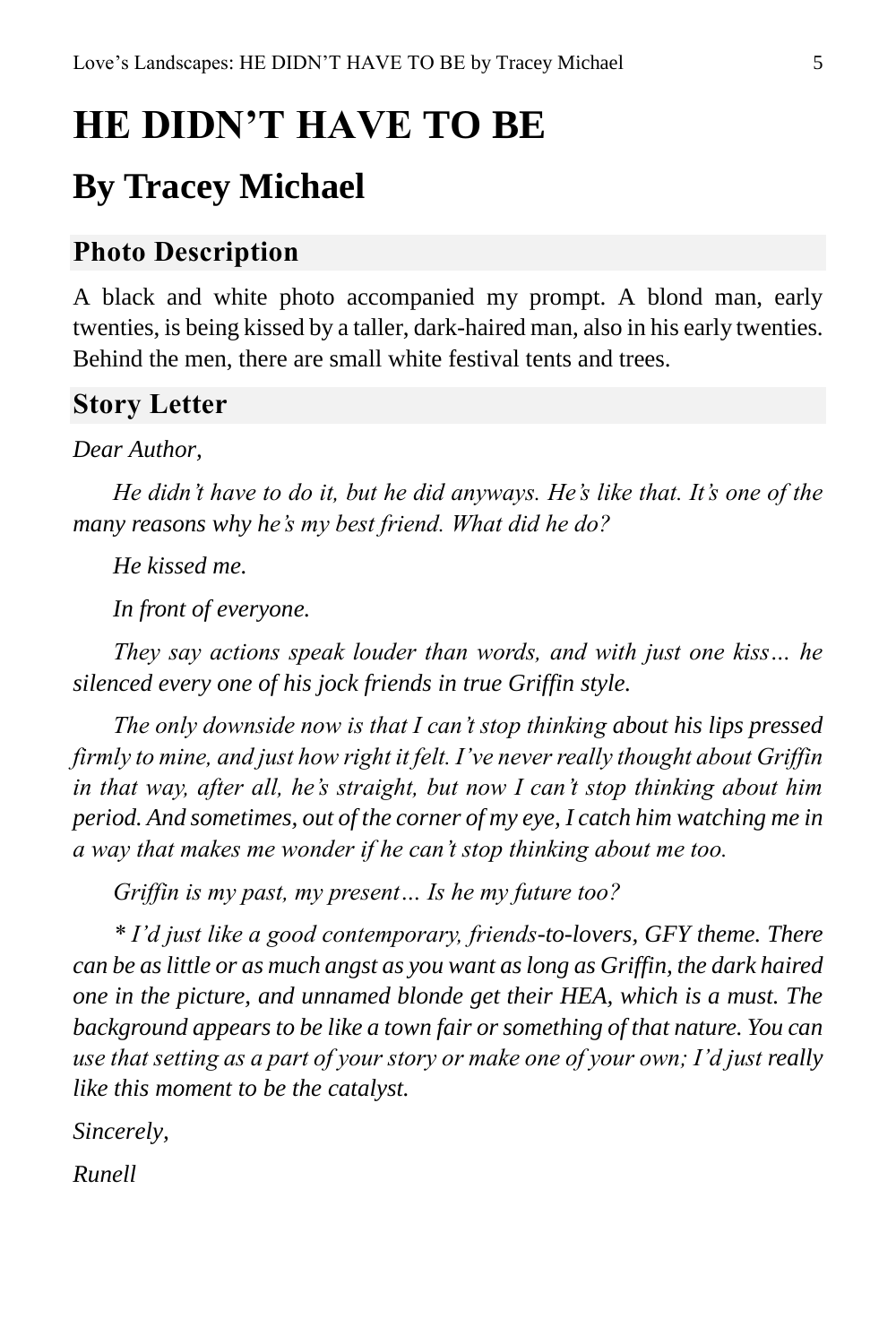## **Story Info**

**Genre:** contemporary

**Tags:** gay for you, friends to lovers, violence, bullying, college, homophobia

**Content Warnings**: brief description of a violent attack

**Word Count:** 9,026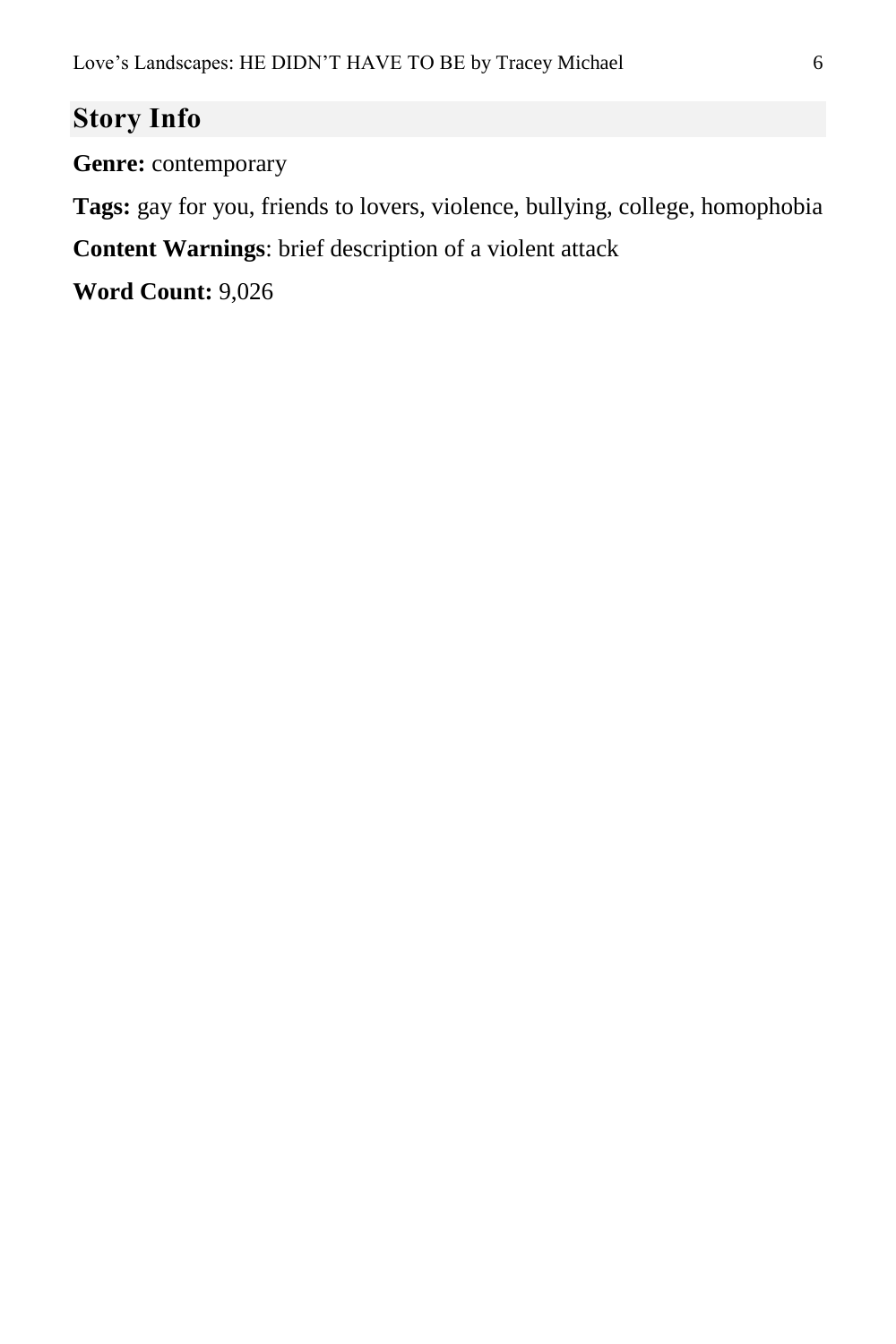#### *Acknowledgements*

<span id="page-6-0"></span>I'd like to thank Carol Lynne and JM Dabney for proofing and editing for me and Allison Cassatta for making my beautiful cover, proofing and editing.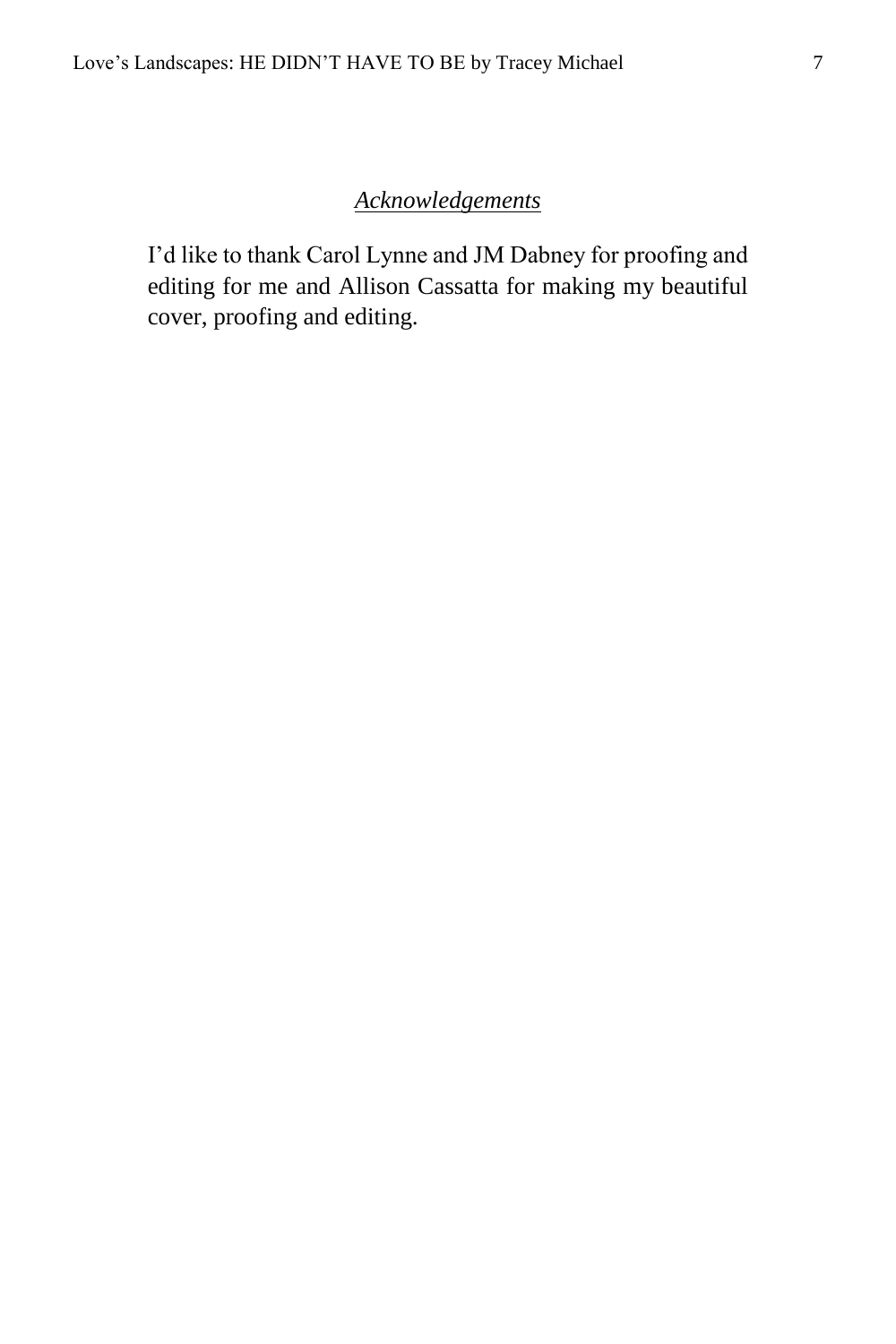# <span id="page-7-0"></span>**HE DIDN'T HAVE TO BE By Tracey Michael**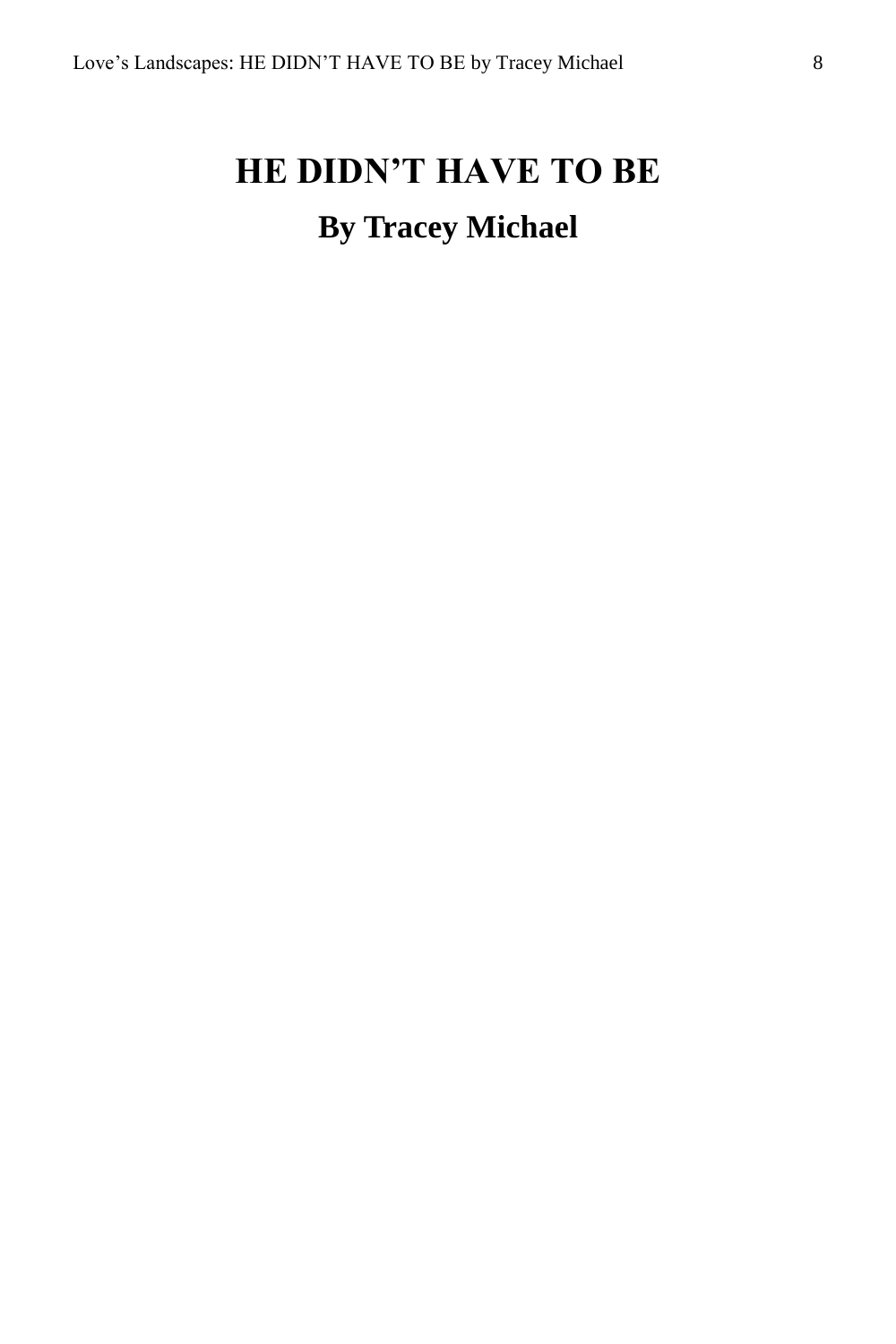#### **Chapter One**

<span id="page-8-0"></span>The door to the dorm room crashed open, then slammed shut. "Griffin! Look!"

His best friend and roommate lay sprawled across his bed with his feet hanging over one side and his head over the other. A textbook sat open on the floor. Griffin rolled to the side with his eyebrows raised. "Must be something good if you're smiling like that."

"The music department is hosting a music festival!" Toby dove onto Griffin's bed to kneel beside him, waving the flyer in front of his face. "And there's a contest! Winner gets to be on stage with Dark Heart!"

"You know I can't read that with you waving it around, right?" Griffin said.

Toby stopped throwing his arm around and handed the flyer over. While Griffin looked at it, he climbed from the bed to go to the mini-fridge in their room and pulled out a bottle of water. Excitement made it too hard for him to sit still. "Want one?" Toby asked, holding the bottle out.

Glancing up briefly, Griffin nodded. "Yeah, thanks."

Tossing the bottle of water on to Griffin's bed on the way by, Toby sat down and stretched out on his own bed before bouncing back to his feet. "I'm going to volunteer to help set up."

Griffin handed the flyer back and rolled onto his stomach. He looked to be focusing his attention on the book in front of him, so Toby quieted. His best friend might not look like a nerd, but he hid it well. From the distance, it looked like he was reading his chemistry book.

"I'll help. Sign me up, too."

"What?" Toby had been zoning out, debating on doing his math homework or reading a chapter of his history book. Both were due in two days, and both were not what he wanted to be doing.

"I'll help," Griffin repeated. "The basketball season will be over and classes will be finishing, so... why not?"

"Sweet! Thanks."

"No problem. Now get over here and quiz me on these vocab words, would ya?"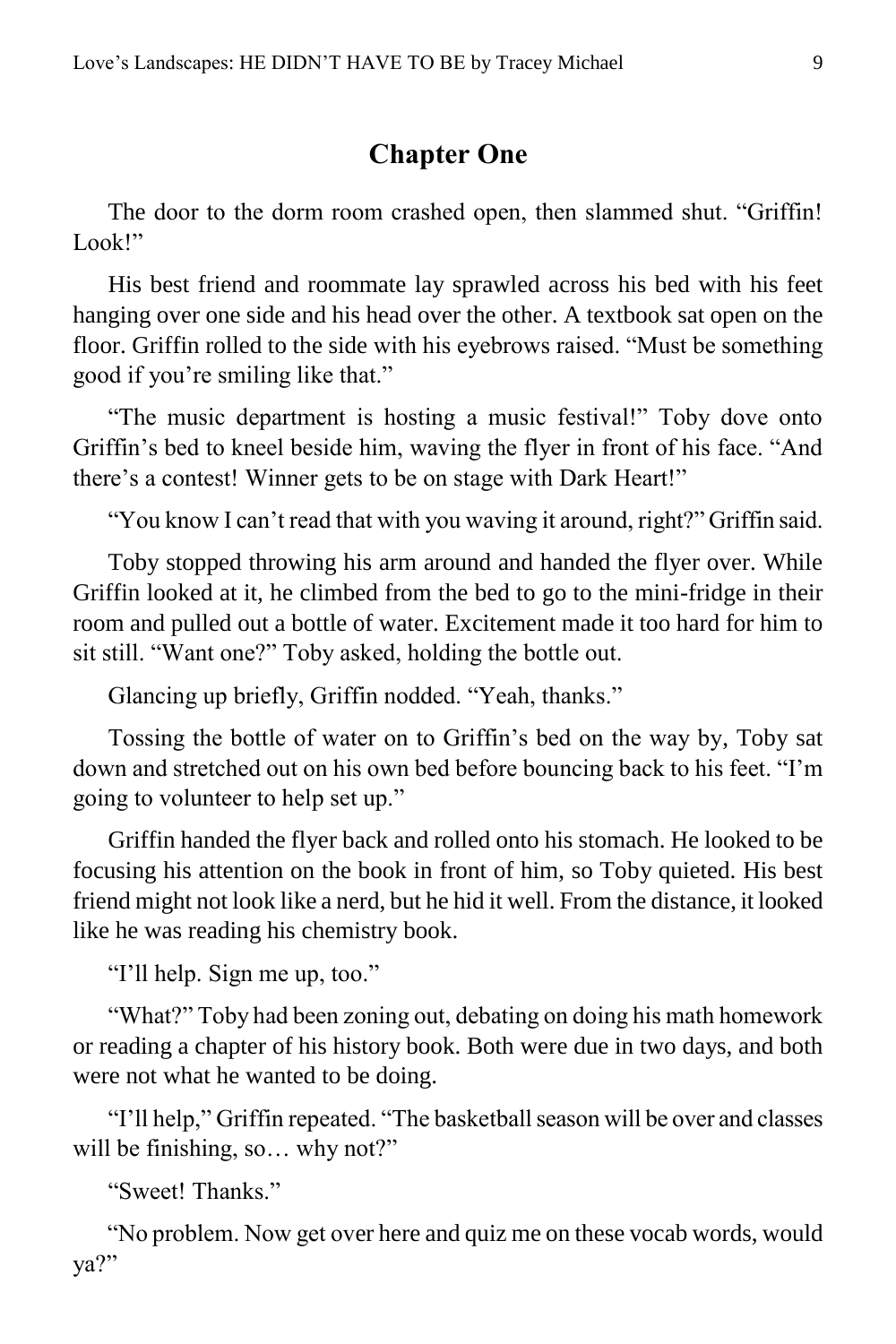"Okay. Then maybe you can help me with my calculus."

"We can start. I have to meet Wendy later," Griffin said.

"Deal"

\*\*\*\*

"Griffin, you okay?" Wendy asked.

"Yeah, I guess."

"What are you thinking about so hard?"

"Maybe nothing."

"What happened?"

"I don't know if anything did. I heard some of the guys in the locker room earlier, ragging on someone. They shut up when I walked around the corner. Toby would tell me if they were giving him shit, right?"

"I seriously doubt it, Griffin. Toby's not the tattling type, and that's what he'd call it. Why do you think they were talking about him, besides the fact that they shut up when you walked in?"

"They said blond, and something about a musical fairy."

"That doesn't mean it was Toby."

"Yeah, you're right. Sorry for being distracted."

"Then make it up to me," Wendy said with a wicked grin.

"I think I can handle that." Griffin rolled over to cover Wendy's body with his own. His mouth melded with hers, putting an end to his worry and all conversation.

\*\*\*\*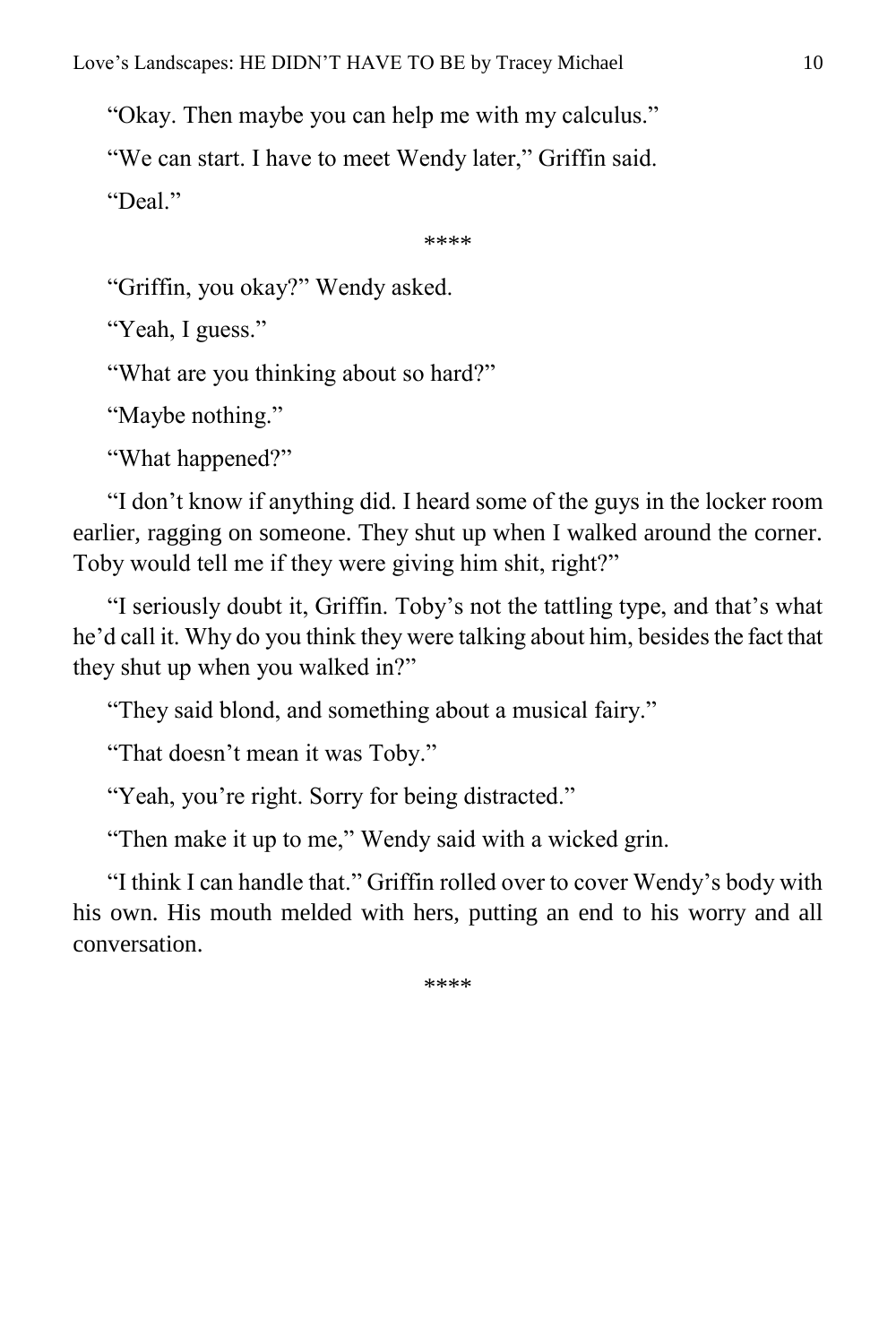#### **Chapter Two**

<span id="page-10-0"></span>After Griffin left to hook up with Wendy, Toby left for the pool. He was too restless to sit and study. There shouldn't be anyone else swimming that late, so he wouldn't be disturbed. Laps through the warm water always made him feel better, more centered.

He envied Griffin and Wendy. They were happy and a good match. Toby liked her. She let Griffin be who he was without trying to change him.

Toby wanted that. Someday, he told himself.

Stripping down to his swim trunks, he piled his clothes on the bottom row of metal bleachers then dove into the water. He kicked his legs behind him while his arms sliced through the water. He could feel the tension leaving his body with every lap he made.

After fifty laps, Toby swam to the ladder and climbed out. Surprise had him pausing mid-step. His towel and clothes were missing from the bottom of the bleachers. Resignation rounded his shoulders as he started moving again.

He looked around. Color floating on the surface of the chlorinated water caught his eye. His shirt, wind pants and towel were soaked. The shirt would be ruined, but the towel would survive. The pants, he didn't know. As soon as he got back to the dorm, he'd throw them in the washer. Toby slipped back into the water and fetched his things, then got back out. He wrung everything out, but even then, they were too wet to be any good.

Leaving the building, Toby trudged across the campus. "You look a little wet and cold, Simmons. I thought fairies flew everywhere," a voice sounded from behind him, a voice he knew all too well.

"Yeah, but then who would the big, tough guys like you harass?" Toby shot back.

"Are you mouthing off? Someone's feeling brave tonight. Maybe I should teach you not to fuck with me."

"You could, but then you know Griffin would be pissed. Can't have your best center pissed at you, now can you? What if he quit the team? How would your season end then?"

"Fag, watch your ass. Sooner or later, Griffin will get tired of you holding him back," Brock said.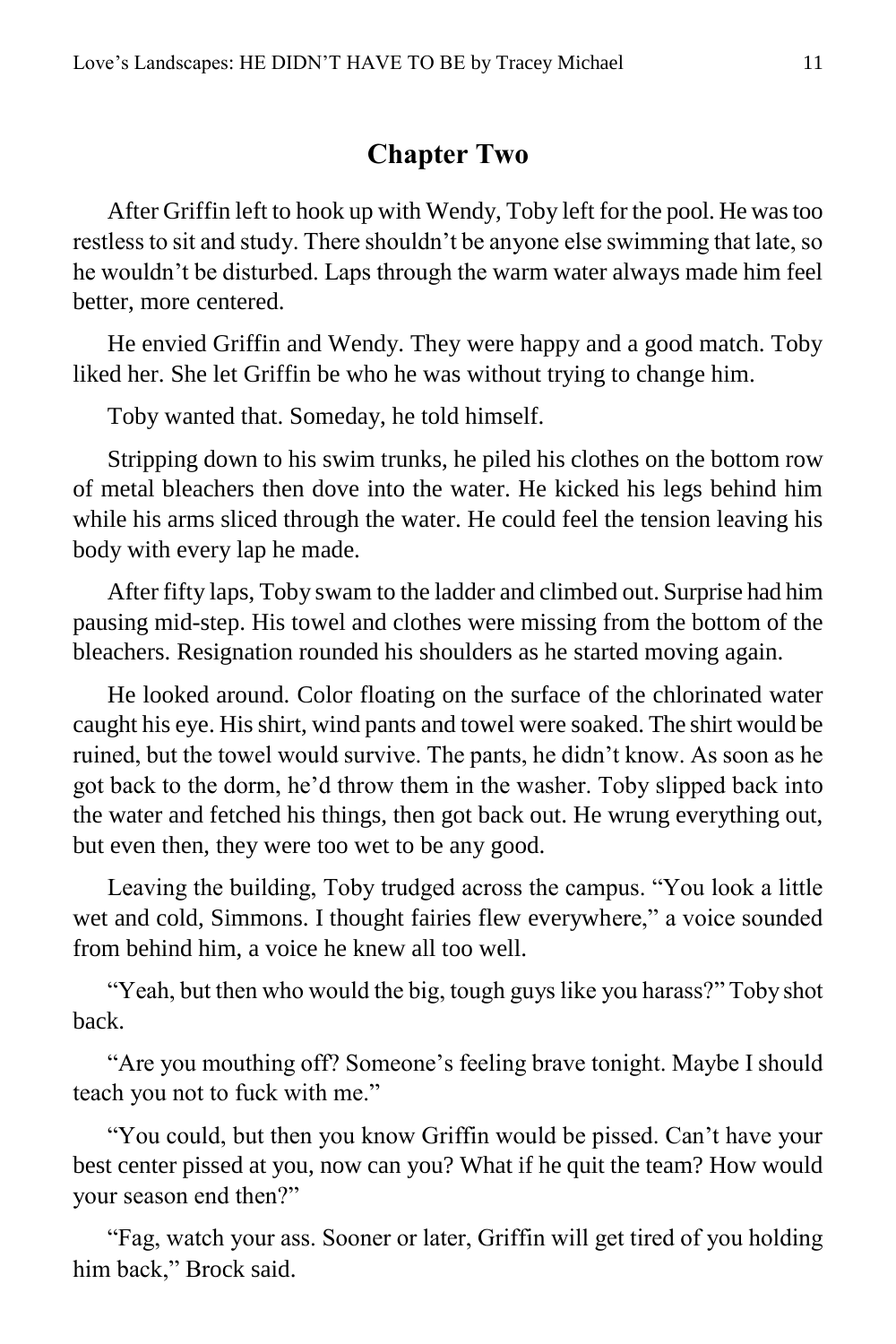Toby kept walking, not bothering to respond. His friendship with Griffin was solid. No way would his best friend get tired of him. But, even as he thought it, a little voice in the back of his head nagged the question, was he holding the one person who meant the most to him back?

When Toby met Griffin, they were in middle school. Mr. Proctor paired them up as science lab partners.

```
"I'm Toby."
"Yeah, I heard Mr. Proctor say that."
"It's nice to meet you."
"Sure, sure."
```
They didn't talk to each other much those first few days. Toby had been shy, and a little intimidated by the guy sitting beside him, while Griffin had a loner personality. On Friday of that first week, Toby wore his Foo Fighters graphic tee. Griffin had eyed his shirt, curiously. He finally asked Toby if he was a fan. Toby had enthusiastically said yes. Dark, shaggy-haired Griffin had nodded in approval. They talked the entire period about bands they enjoyed and hated. The teens agreed on most of their choices and harassed each other about some of the others.

"My dad got me tickets to see Green Day tomorrow night. You wanna go?" Toby asked.

"Yeah, I wanna go. Let me check with the parents. You got a cell number?" Griffin said.

Toby wrote down his number on a piece of scrap paper and watched Griffin stuff it in his pocket. The bell rang and both boys stood up. As Toby stacked his books, one of the kids who sat behind them came by and swiped the books off the table. Papers went flying and books crashed to the floor with a thud.

"You're such an asshole, Church," Griffin said as he bent over to help pick up the scattered schoolwork.

"Thanks," Toby said, averting his eyes from his new friend. "If you don't want to be seen with me, I understand."

"Don't worry about me. I don't care what other people think."

"Okay," Toby mumbled, his gaze still downcast.

"Hey."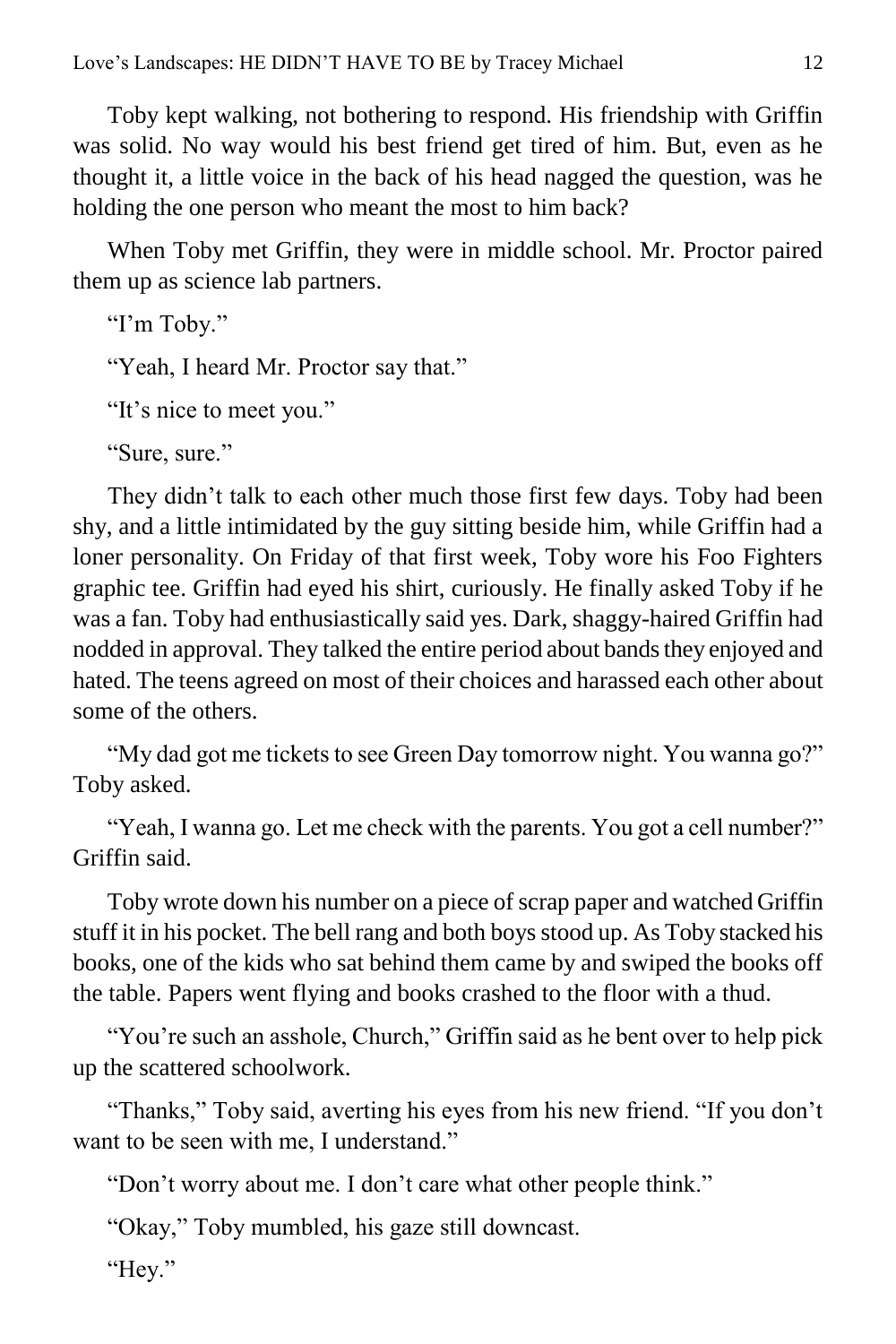"Don't let them get to you. There's nothing wrong with you." Griffin stood up and grabbed his backpack from the desk. "I'll call you tomorrow and let you know about the concert."

They had a great time at the concert. Hanging out after school and during lunch became a regular thing. The bullies backed off Toby with Griffin around. Toby talked his buddy into going out for the basketball team when he saw how much Griffin wanted to. Barring sickness and swim meets, the blond sat in the stands for every one of the taller boy's games. Griffin returned the favor and attended all of Toby's swim meets that he could.

In high school, the two had most of their classes together, and when the time for college came, they applied to the same schools. Griffin was offered basketball scholarships to some schools they hadn't tried to get into, but he turned them down, not willing to leave his best friend behind.

\*\*\*\*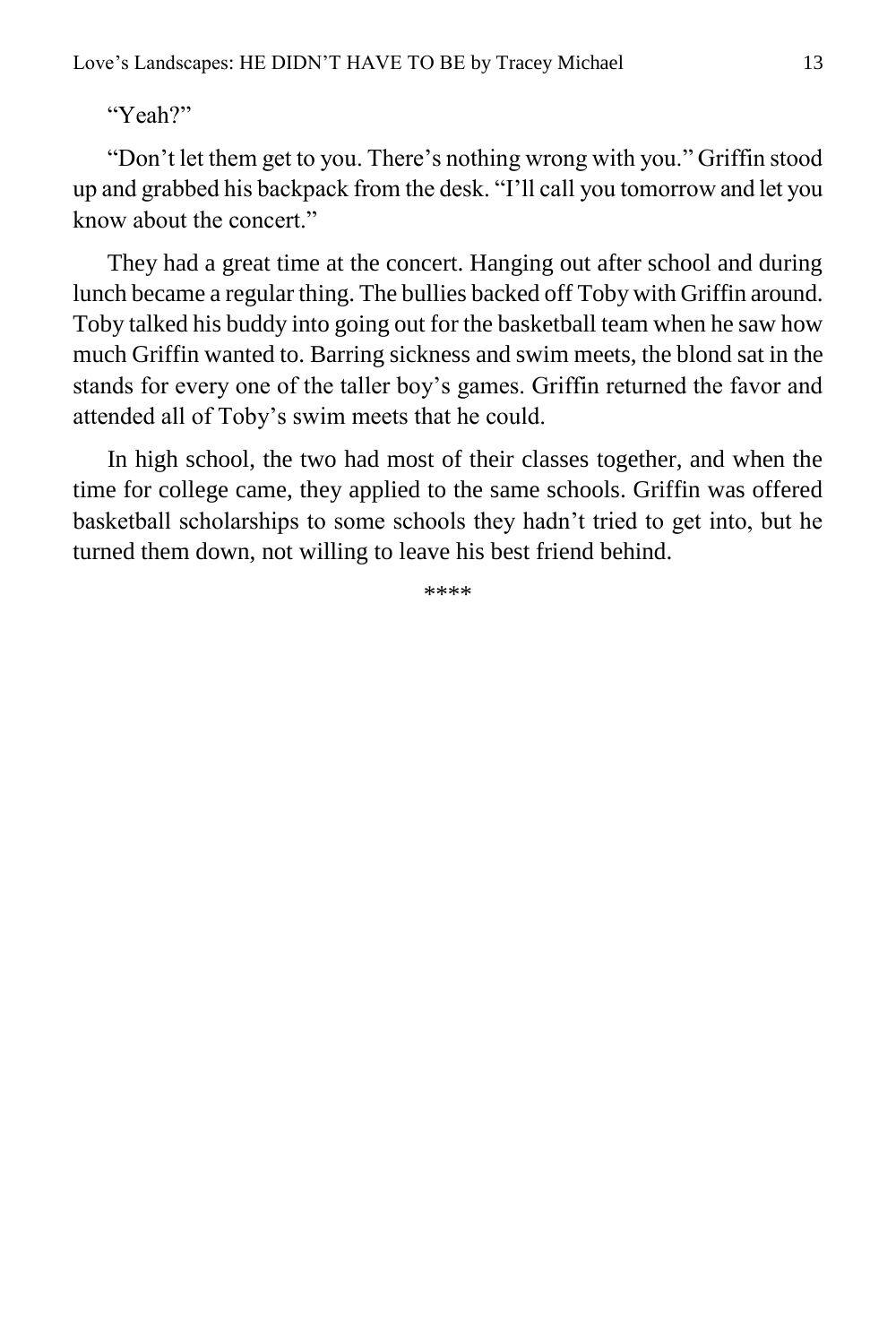#### **Chapter Three**

<span id="page-13-0"></span>"Get up! We're gonna be late!"

Griffin grumbled and pulled the blanket up over his head. "Go away. It's too early."

"I'm going to leave without you."

A minute later, Toby left his roommate in bed and headed for the park where the music festival would take place. Excitement had his feet moving fast across the campus. Dozens of people were milling around the park when he arrived. A table was set up with the majority of the people surrounding it.

"Thank you all for coming!" A professional-looking woman stood behind the table with her hands waving in the air. "We've divided you into groups, some setting up, some fetching supplies and one floating group to assist anyone who needs it."

The group leaders stood away from each other and started calling out names. Toby headed for the woman who called his name. He would be part of the supply runners.

Two hours later, sweat matted his hair against his skull as he hauled a tent across the midway. His shirt stuck to his back.

"Hey, it's the swimming fairy," said a familiar, unwelcome voice.

*Not today. I'm too tired for this.* Toby closed his eyes. Brock was nothing more than an overgrown bully.

"What are you doing here, Simmons? I don't think Barbara is scheduled," Brock said.

"Stereotype much?" Toby asked.

"You mean you don't love Barbara. I thought all you fags loved her. Oh, wait. I know. You're a Cher fan."

"Beat it, Brock. I don't have time for this today."

"I don't think so. I'm kinda enjoying myself." Brock walked over and knocked the folded-up material from Toby's hands. "Pick it up."

Toby scrubbed his hands over his face and sighed. "Just go away."

"I said, pick it up."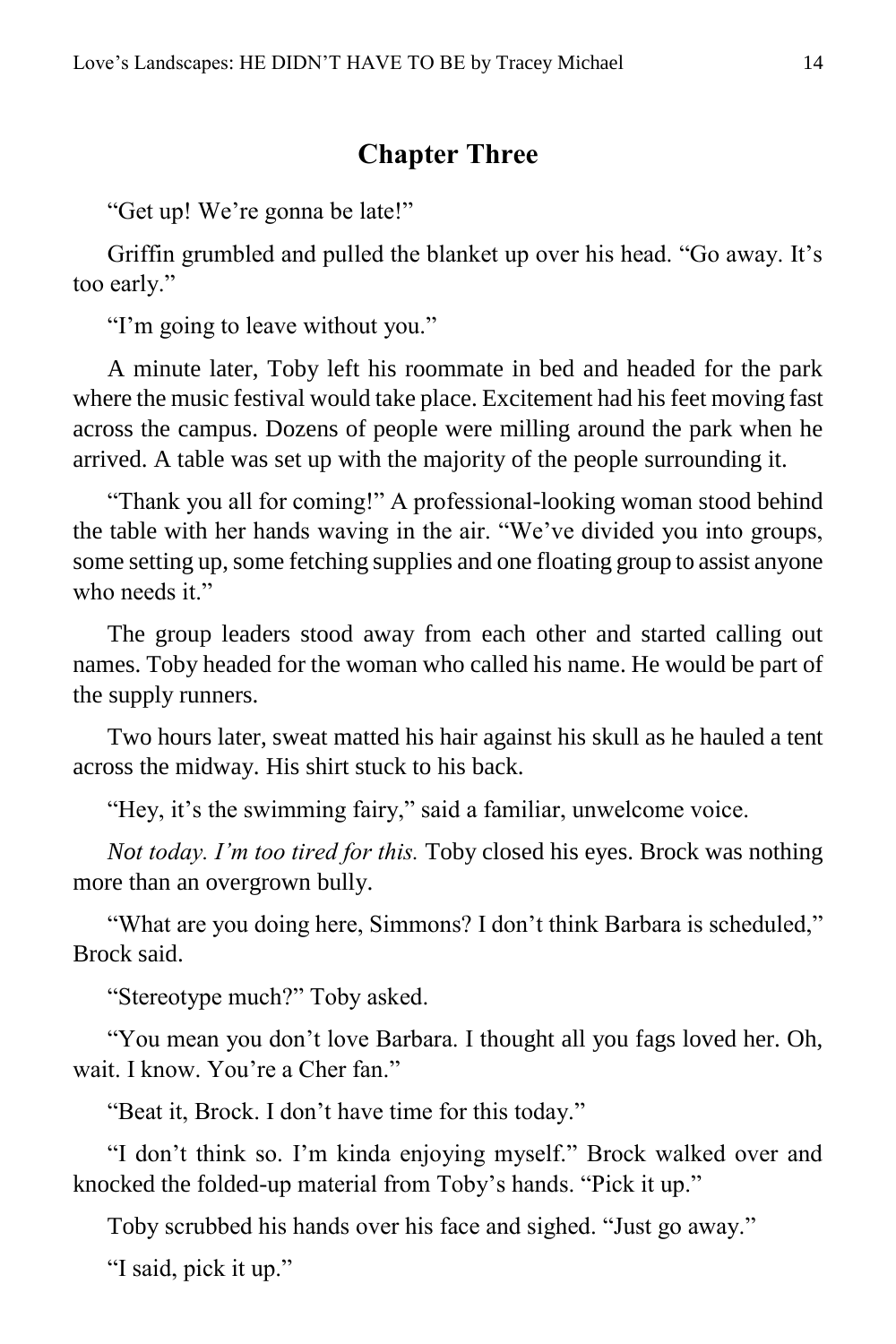Toby bent over, intent on getting the tent and walking away. *Don't react.* As soon as he had the bulky load picked up, Brock knocked it from his hands again. The group behind him laughed as if it were the most hilarious thing they'd ever seen.

"What's going on here?"

*Oh shit. Griffin.*

"Nothing. We're just talking to your buddy," Brock said. "How can you stand to hang out with him, Griffin? He's gonna make you gay, just being near him"

"You know, Brock. I knew you were kinda dumb, but I didn't think you were that stupid," Griffin said.

"Who needs brains when you can play ball like I can? C'mon. Leave the fairy and come hang out with us," Brock said.

Griffin walked up beside Toby. "I gave my word that I'd help here."

Brock rolled his eyes and curled his lip. "Next thing you'll be doing is dating him. You'll see. If you don't get away from Simmons, you'll be kissing dudes like he does."

He shrugged. "I think it's too late for me. Oh god! It's bubbling up inside me!" Griffin's eyes widened right before he reached for Toby. In the next second, their mouths were pressed together. Toby kept his body rigid, as his eyelids fell closed. He'd wanted to die laughing when his best friend started pretending to freak-out. Now he didn't feel like laughing at all. The world had shifted on its axis.

"You are done on the team, Griffin. I always wondered if you were hiding being a queer. Now I know."

Toby pulled back from Griffin and watched, horrified, as the jocks walked away. "Oh my god, Griffin! *What* did you just *do*?"

"Nothing, Toby. Forget about it." Griffin looked pissed when he turned and left him.

He licked his lips and immediately wished he hadn't. The taste of his best friend lingered. Toby could have gone his whole life without knowing Griffin's flavor.

*Okay. It doesn't matter. He was proving a point. Nothing more.*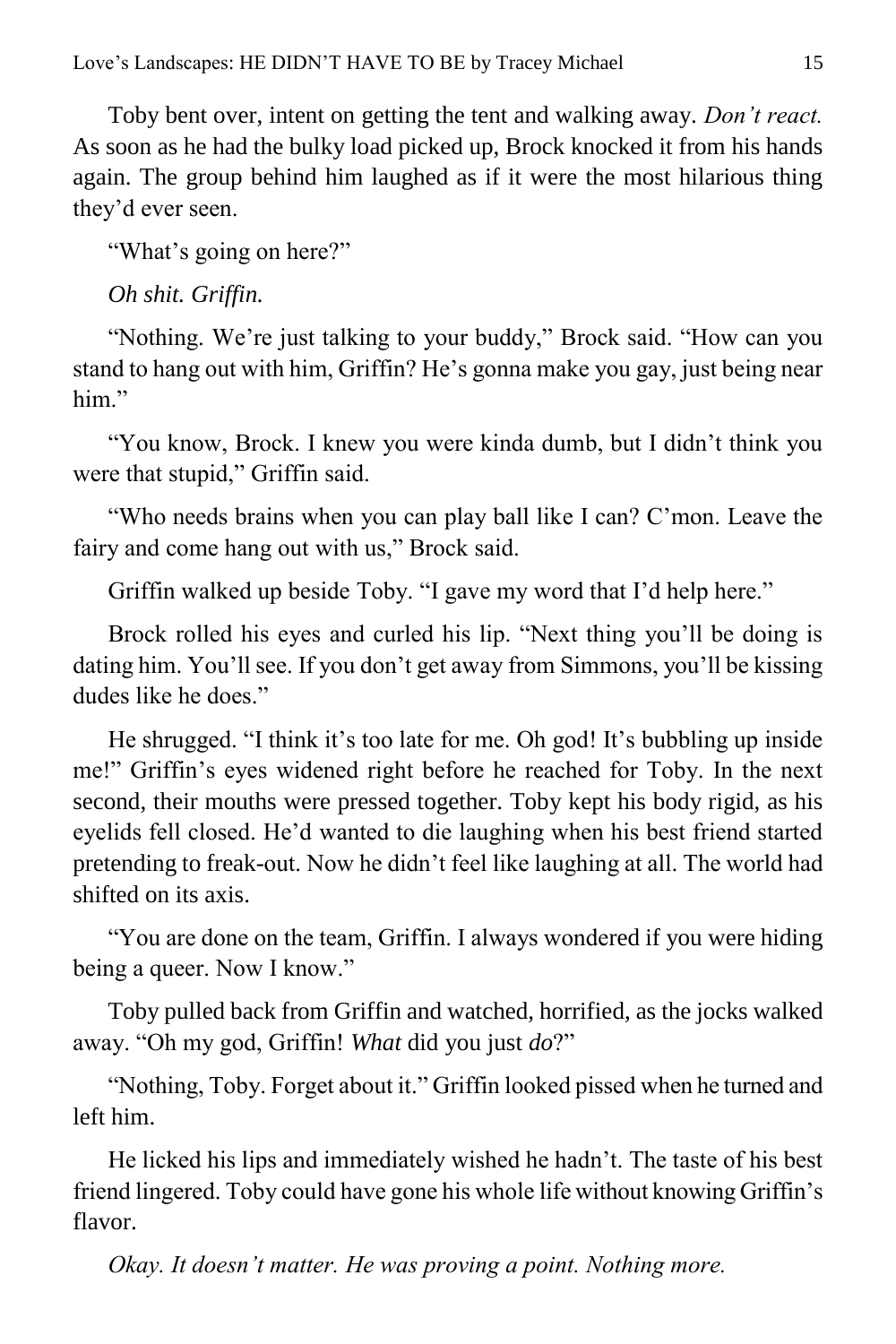Toby shook it off and went back to work. Getting everything ready for the festival pushed the incident from his mind.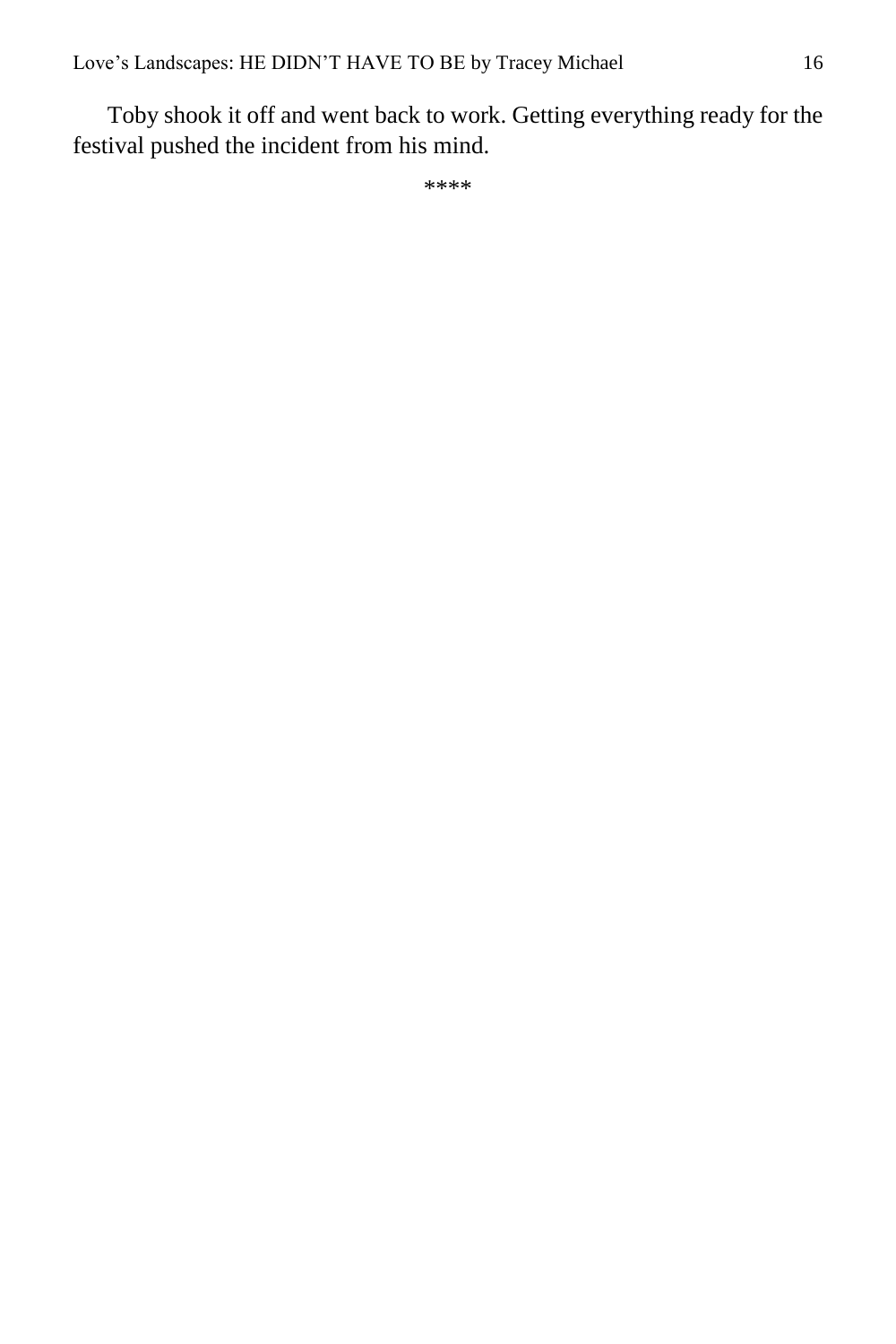#### **Chapter Four**

<span id="page-16-0"></span>*Way to go. What were you thinking?*

Pulling his cell from his pocket, Griffin sent a text to Wendy. *Have to talk to you.*

Her response was quick. *What's wrong?*

*Something happened. I'll explain everything when I see you.*

*Okay. Love you.*

He dropped his phone back into his pocket. Griffin stomped to the organizer's table and asked for his assignment. The girl manning it gave him directions to the group he was supposed to be in.

He fought for calm on the way over. It pissed him off when anyone messed with Toby. Teammates, people who were supposedly his friends, made it worse. How long had it been going on?

The group's leader put Griffin to work as soon as he walked up. Keeping busy meant he didn't have to think—think about what he'd done.

The tents and tables went up with everyone's help. Banners flew between posts and trees, blazing with colored advertisements and eye-catching pictures. At some point, enormous speakers, strategically placed, came to life with music. Toes tapped and booties shook while voices sang along. The atmosphere changed from arduous work to a party-like camaraderie.

The organizers sprang for pizza and sodas for the volunteers. As soon as Griffin could get away, he went to find Wendy.

"There you are."

"What's going on, Griffin?" Wendy asked. "I've been worrying since I got your text."

"Can we walk?"

"Sure." Confusion dominated her face.

Griffin took her hand and started in the opposite direction of the festival site and the dorms. "Do you remember our talk the other night about Toby?"

"Yeah… Did something happen to him? Is he okay?"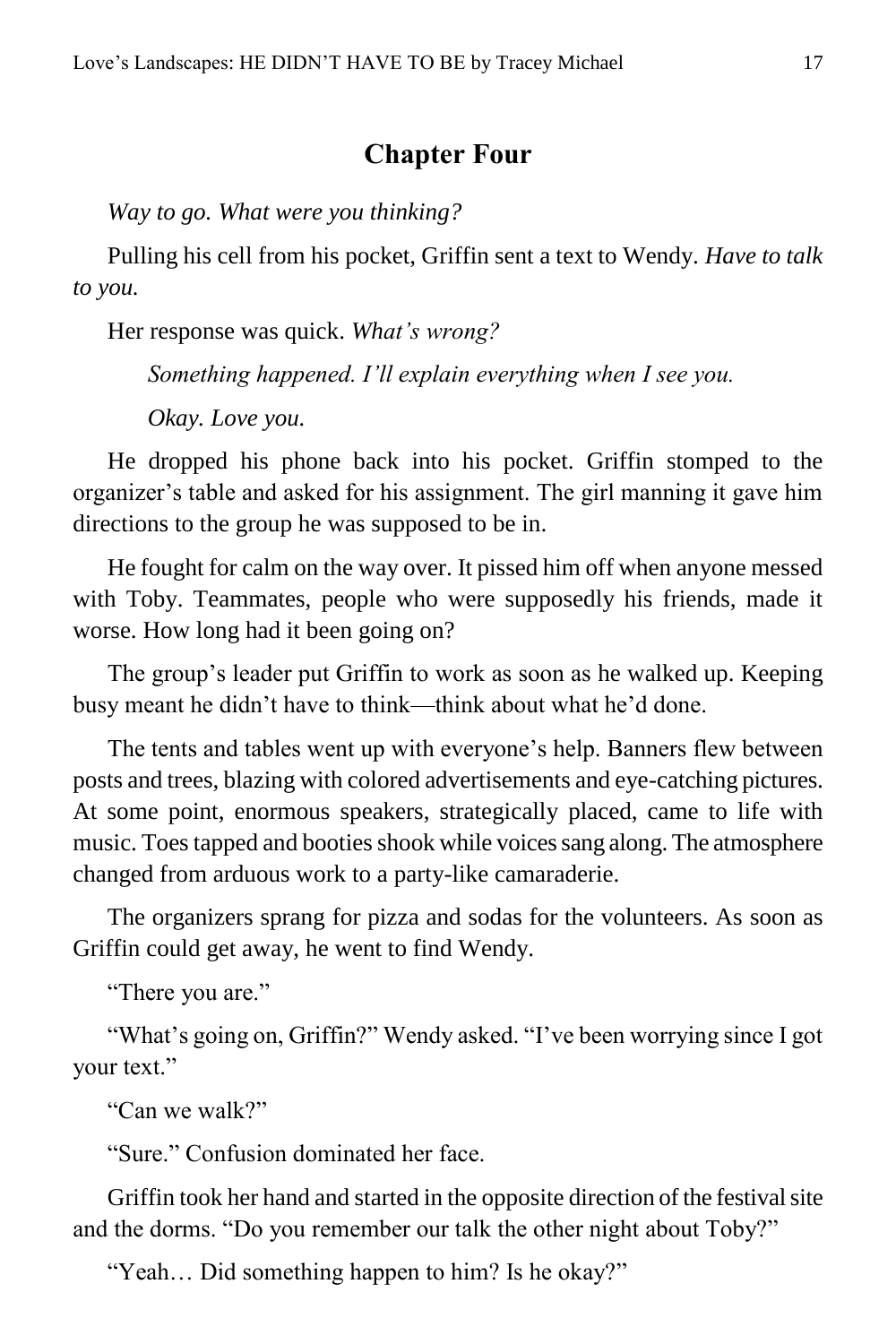"He's fine, I guess. I caught the guys from the basketball team giving him shit."

"Oh, no. What did you do? You don't look like you've been in a fight."

"No. Worse. I think I'm going to get kicked off the team. I mean, the season is over and it's my last, but still…"

"Why? What did you do?"

"I kissed him, right in front of the entire team." He watched as her mouth fell open. She was about to explode. "It didn't mean anything, Wendy! I just got so pissed when they told me his gay was going to rub off on me. I didn't think"

He waited, but she didn't say anything. She'd closed her mouth. Her face was carefully blank. "Say something."

"I don't know what to say, Griffin. I'm proud of you for taking care of your best friend. But I also don't believe that it meant nothing."

"I'm not gay. I don't care about Toby in any way but friendship."

"Okay."

"Okay? That's all you're gonna say?"

"I told you, I don't know what to say. What? You want me to scream and yell and break up with you?" She snorted. "I love you, Griffin. I really do. But I don't expect us to last forever."

*Huh?* That was news to him. He stopped dead in his tracks and stared at her. He mentally made sure his chin didn't drag the ground. "What do you mean?"

"Griffin, do you love me? Be honest," Wendy asked.

"Well, I—Maybe?"

"Of all the times I have said the words to you, never once have you said them back." She raised her hand, stopping him from saying anything. "I don't want you saying them just because I called you on it."

He winced. "Then why do you stick around?"

She shrugged and smiled. It wasn't a forced smile. "Because I like being with you. We are good together."

Griffin started walking again. "I like being with you, too. I wish I could say the words, ya know?"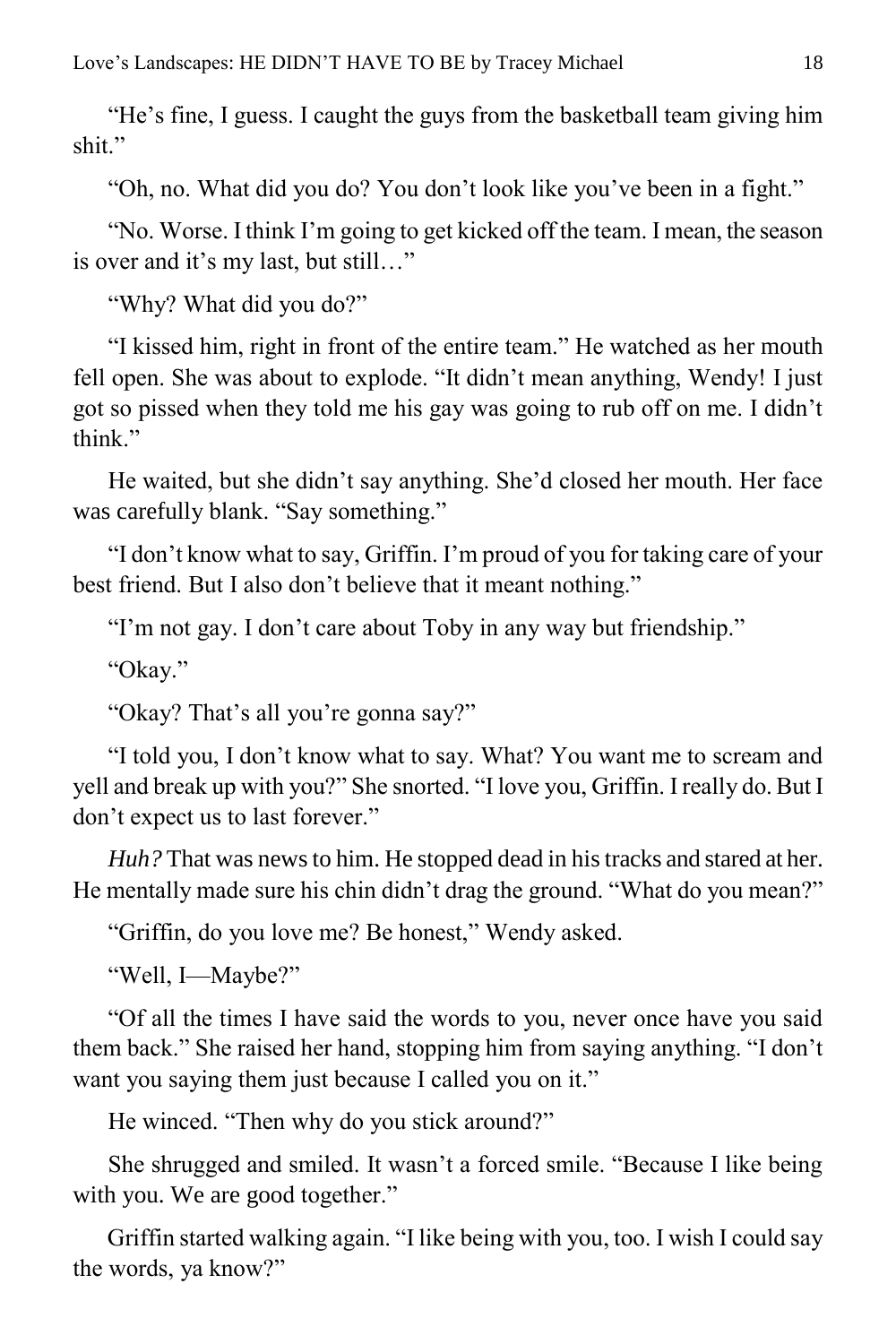Wendy hooked her arm through his. "I do know. That's why I haven't complained."

They walked in silence for a while, each lost in their own thoughts. Griffin didn't regret his actions, but he didn't look forward to the fallout either.

\*\*\*\*

Toby stood stock-still under the steaming hot spray of the shower. His hands were braced above his shoulders, against the slick tile, as his head hung down. Who knew tents were so heavy? The sticky, tight feel of his skin swirled down the drain as the water washed away the sweat and grime. Given the odd time of day, the showers were blessedly empty. Even so, he'd lingered as long as he dare. Straightening, Toby lathered his body and washed his hair to squeaky-clean. He shut the water off and grabbed a towel. With his tired eyes closed, he scrubbed his hair with the towel.

"Fag."

Pain exploded through his nose and the rest of his face as he fell backward. The back of his skull connected with the tile, the sound of it echoing through the shower. Black clouds drifted across his vision, like a gathering storm covering the sky. Toby fought not to pass out as he rolled onto his side and spit out the blood flowing from his nose.

#### *I gotta get outta here.*

Terror that whoever attacked him wasn't finished gripped his being. Toby watched the news. He saw the horror stories on the internet of gays being beaten to death, but he'd never had to deal with it. Griffin kept the haters at bay. *Griffin.* Toby couldn't let his best friend see him like this.

He managed to get to his hands and knees and started crawling across the floor. His vision wavered with the motion, making him sick to his stomach. Halfway to his pants, where his cell laid stuffed in the pocket, Toby couldn't hold back the nausea anymore, and threw up all over the floor in front of him. The violent retching was more than his head could handle, and he slumped to the floor.

\*\*\*\*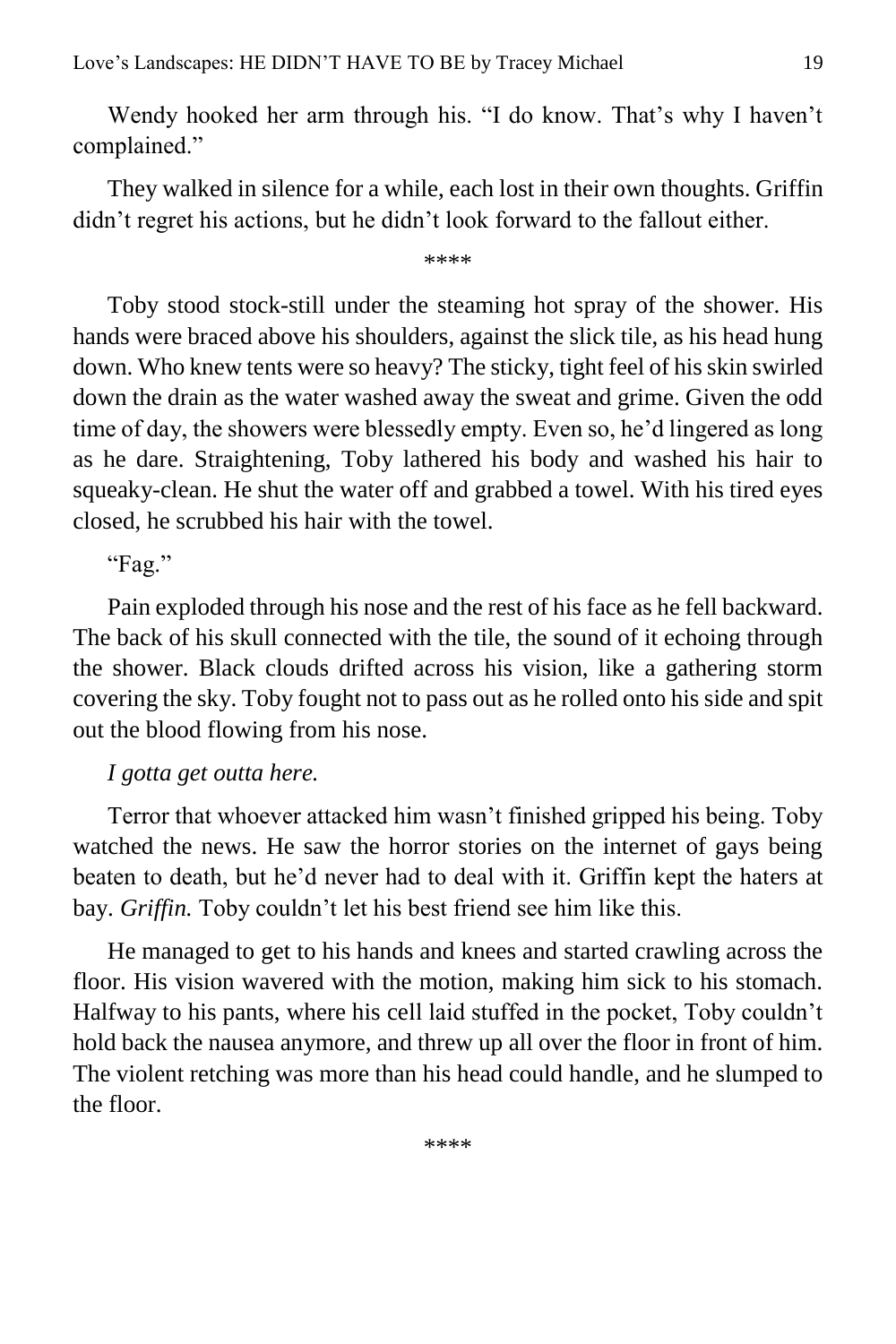#### **Chapter Five**

<span id="page-19-0"></span>The sharp, burning scent jerked him from the dark oblivion. With the waking, came pain radiating all over his head.

"Don't try to move, son. An ambulance is on the way."

Toby peeled his eyes open. The shadow above him wouldn't come into focus. He blinked once, twice, and waited for his vision to clear.

"Coach."

Toby recognized the man kneeling over him from going to Griffin's basketball games.

"Do you know your name, son?"

"Toby Simmons, sir."

"That's good, Toby. You just lay here until the ambulance arrives. Do you remember what happened?" The older man turned away, speaking to someone over his shoulder.

"Someone punched me while I was drying my hair. I remember falling backwards, and my head bouncing off the tile."

"Did you see who it was?"

"No. My towel was covering my face."

"Okay, then. The ambulance is here." Coach said.

A rattle and the sound of plastic wheels on tile killed Toby's head. He cringed as the noise grew louder before stopping beside him. After the EMTs settled him onto the gurney, they wheeled Toby to the ambulance and took off for the hospital.

\*\*\*\*

Griffin and Wendy were heading back toward the dorms when his phone rang. He groaned when he saw his coach's name on the display. "I guess I don't have to wait to get kicked off the team. It's a good thing this is my final season."

Wendy slipped her hand into his and squeezed.

"Hi, Coach," Griffin said.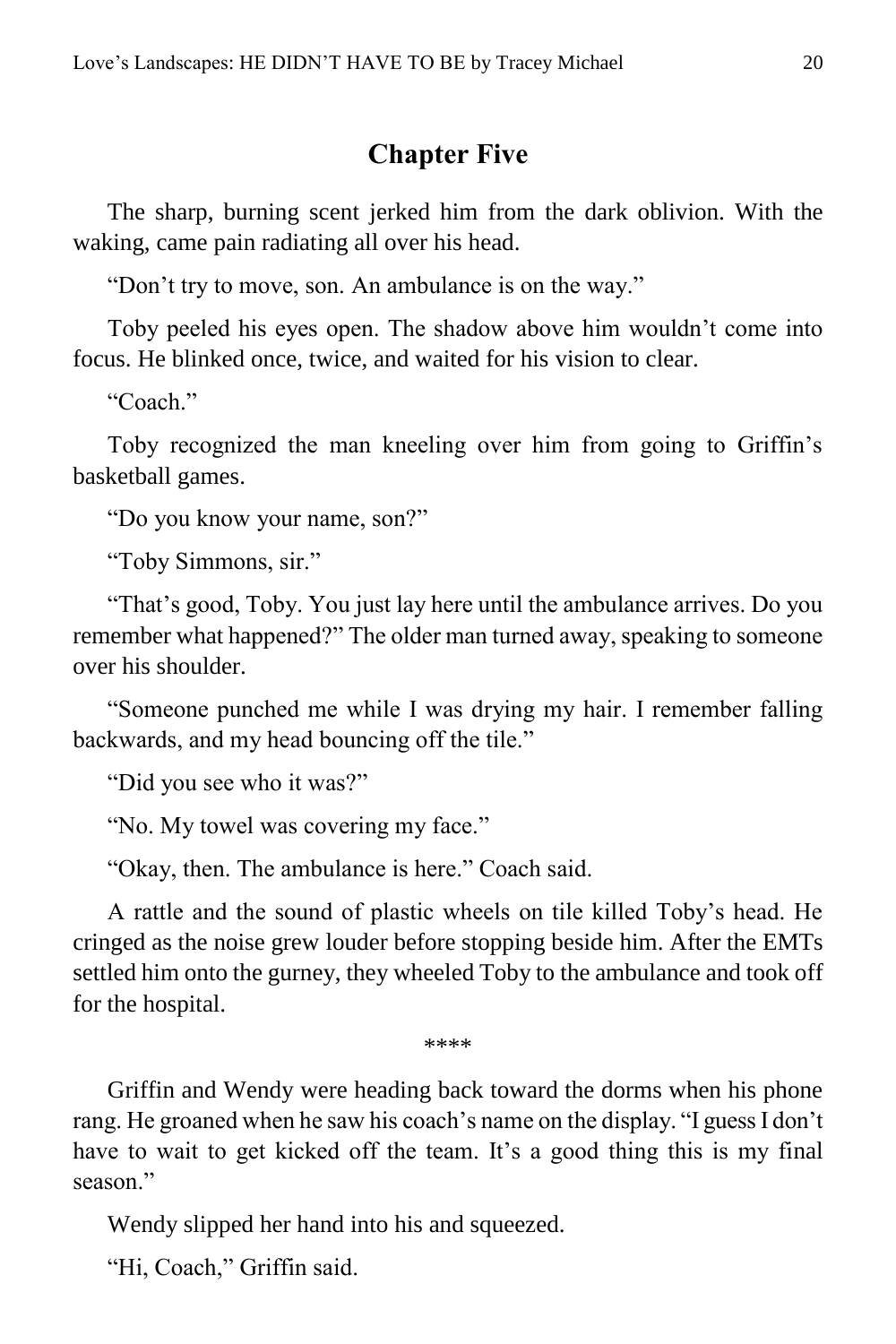"Hey, Griffin. I need the emergency contact for Toby Simmons. Do you have it?"

"Why?" Griffin's wide eyes met Wendy's as he frowned. He started walking faster, dragging Wendy along with him. "What happened to Toby?"

"I found him unconscious in the showers. Someone broke his nose. I'm pretty sure he's got a concussion, too."

"Shit! Where is he?" Griffin asked. The burn of anger and panic spread through his chest almost doubling him over.

"On the way to County. Son, do you have a number for me?" Coach said.

"I'm his family." Toby's family turned him away once he became legal. Griffin's family treated Toby like he'd been born to them, so the impact hadn't bothered him much. When they were accepted to the same college and had to fill out the forms, Toby put Griffin's name down as the emergency contact. "I'm almost to my car, sir. Thanks for calling," Griffin said. He hung up and shoved his phone into his pocket. "I gotta get to the hospital. Toby's hurt."

"What happened?" Wendy asked.

"Someone broke his nose, and Coach says he has a concussion," Griffin said.

"I'm coming with you," Wendy said.

"It might be late when we get back," Griffin said.

"I don't care."

Griffin and Wendy picked up the pace to get to his car. They climbed inside, started it up and peeled out of the parking lot. Thankfully, the hospital was close by.

The two hurried into the emergency room and straight to the nurse's station. "Toby Simmons," Griffin said.

"Are you family?" The nurse behind the desk asked.

"Yes."

"Just a minute, please." She left the desk and walked down the corridor. A few minutes later, she came back and pointed Griffin in the direction of the curtained off area.

"I'll wait out here," Wendy said.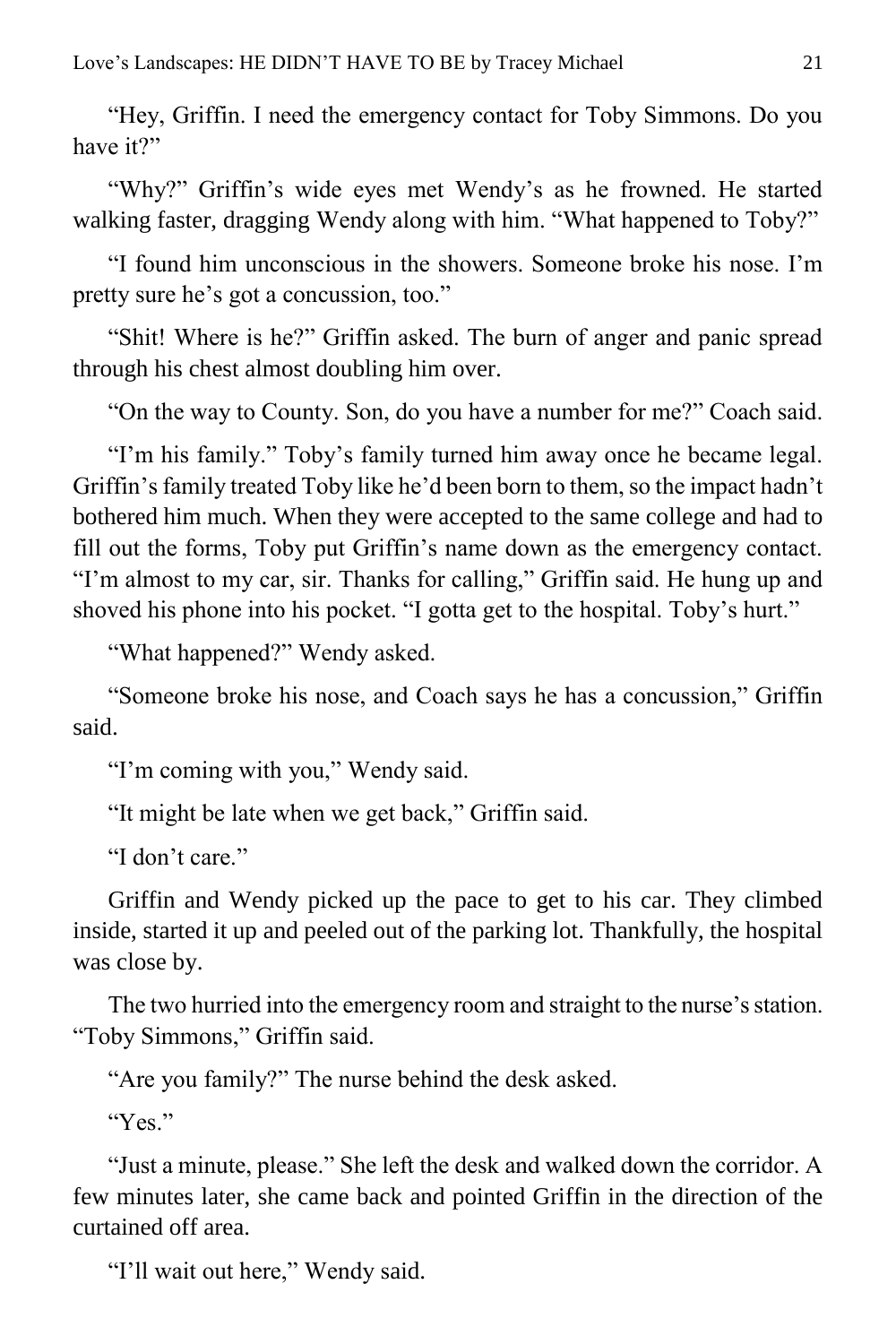"Okay. I'll be back," Griffin said.

"Take your time, Griffin."

The more steps he took toward Toby's room, the angrier he became. This was his fault. If he hadn't kissed Toby in front of everyone, they might have left him alone. *Please let him be all right.*

Griffin pushed the curtain out of the way and looked at his battered best friend on the bed. His eyes were closed, so Griffin tried to be quiet. He sat down in the hard plastic chair beside the bed.

About thirty minutes after Griffin sat down, a nurse ducked inside the curtain. "I need to wake him up."

"Why? He's hurt," Griffin said.

"He's got a concussion. He has to be awakened every hour for the next twelve hours," the nurse said. She touched Toby's shoulder and gave him a gentle shake. "How many fingers do you see?" She held up three fingers.

Toby blinked a couple times. "Three."

"Do you know what year it is?"

"2013," Toby answered.

"Good." She turned to Griffin. "We'd like to keep him overnight, unless he has someone to watch him during the night."

"I'll watch him." Griffin offered.

Toby rolled his head to the side where Griffin was now standing. "What are you doing here?"

"Coach called. How are you feeling?" Griffin asked.

"Like someone used my head for a piñata," Toby replied.

"You'll have to wake him up every hour and ask him questions," the nurse said.

"No problem," Griffin replied.

"I'll get the papers and something for your friend to wear home." The nurse disappeared behind the curtain.

"Who was it, Toby? I'll kill 'em," Griffin gritted out.

"I don't know," Toby said.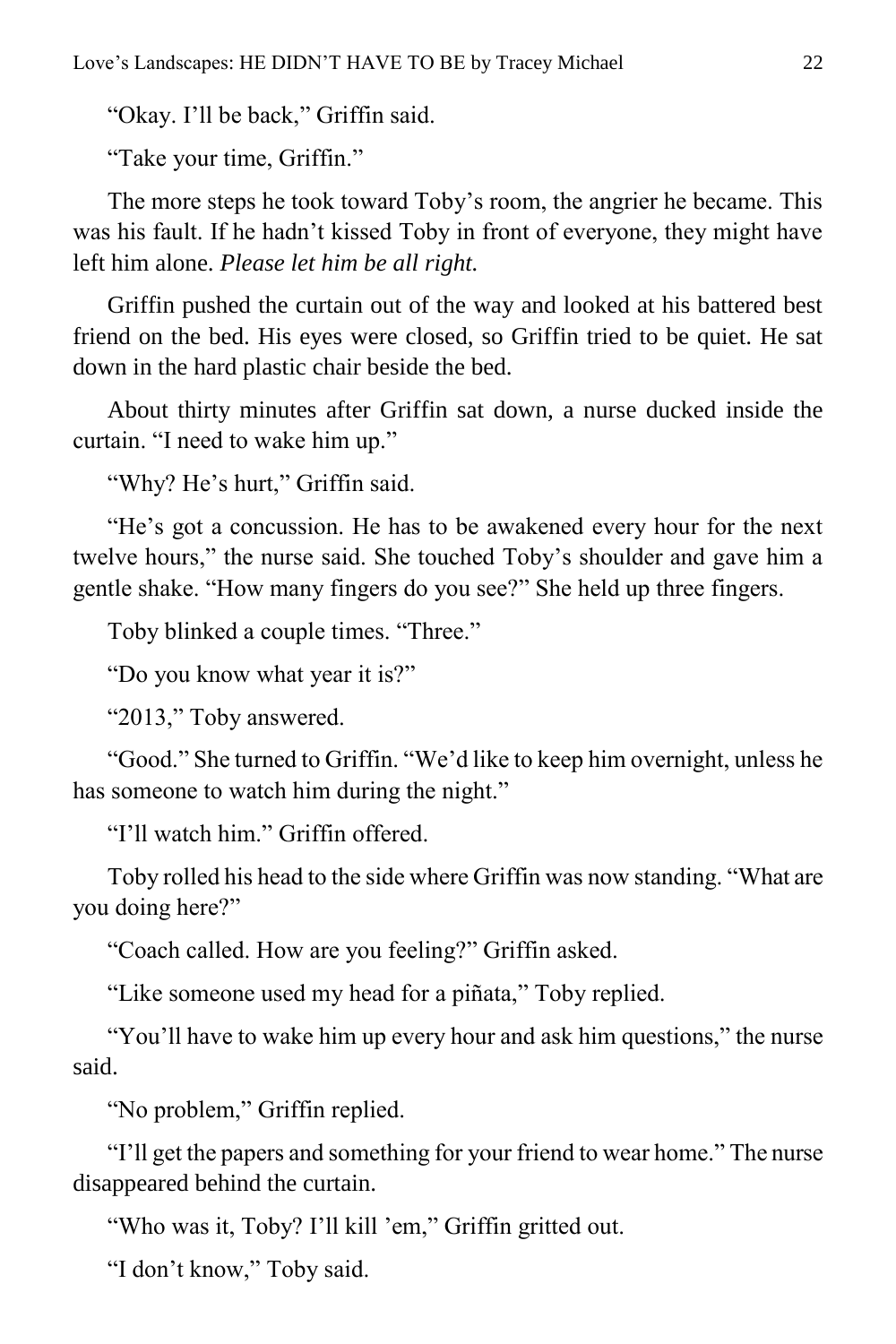"Why are you protecting them?"

"I'm not. I didn't see who it was. I had a towel covering my face," Toby said.

Griffin's temper seethed under the surface. If he ever found out who… "All right."

"How bad do I look?" Toby asked, reaching up for his face.

"Well, you won't be as pretty anymore," Griffin joked.

The hospital released Toby a while later. They put him in the front seat while Wendy climbed in the back.

"We're here. Wait there. I'll come around and get you," Griffin told Toby. Wendy crawled out of the backseat and stood beside the passenger door of Griffin's car.

"Okay," Toby agreed.

Wendy opened the door for Griffin.

"I can walk, you know," Toby told them.

"I know. But your eyes are swollen, and I'd hate for you to trip over your own feet. I don't want to take you back to the hospital for a cast."

Griffin and Wendy walked with him back to the dorms, and settled in Griffin and Toby's room. Wendy kissed Toby's forehead, and then Griffin's cheek before she left them alone.

Every hour, on the hour, Griffin woke Toby up and asked him basic questions. By the time dawn arrived, both men were grumpy and exhausted. At the twelve-hour mark, they passed out in their beds to sleep most of the day away.

When he woke, Griffin called the coach to let him know what was going on. Relief appeared to roll through the coach when he asked about Toby. He even offered help, should him or Toby need anything.

\*\*\*\*

"You sure you'll be okay?" Griffin asked, picking up his duffel.

"Yeah, I'm fine," Toby said from his reclined position on the bed. His chemistry book lay open across his lap, and a tablet beside his leg. "I'm just going to work on the vocab, and then maybe I'll make myself something to eat."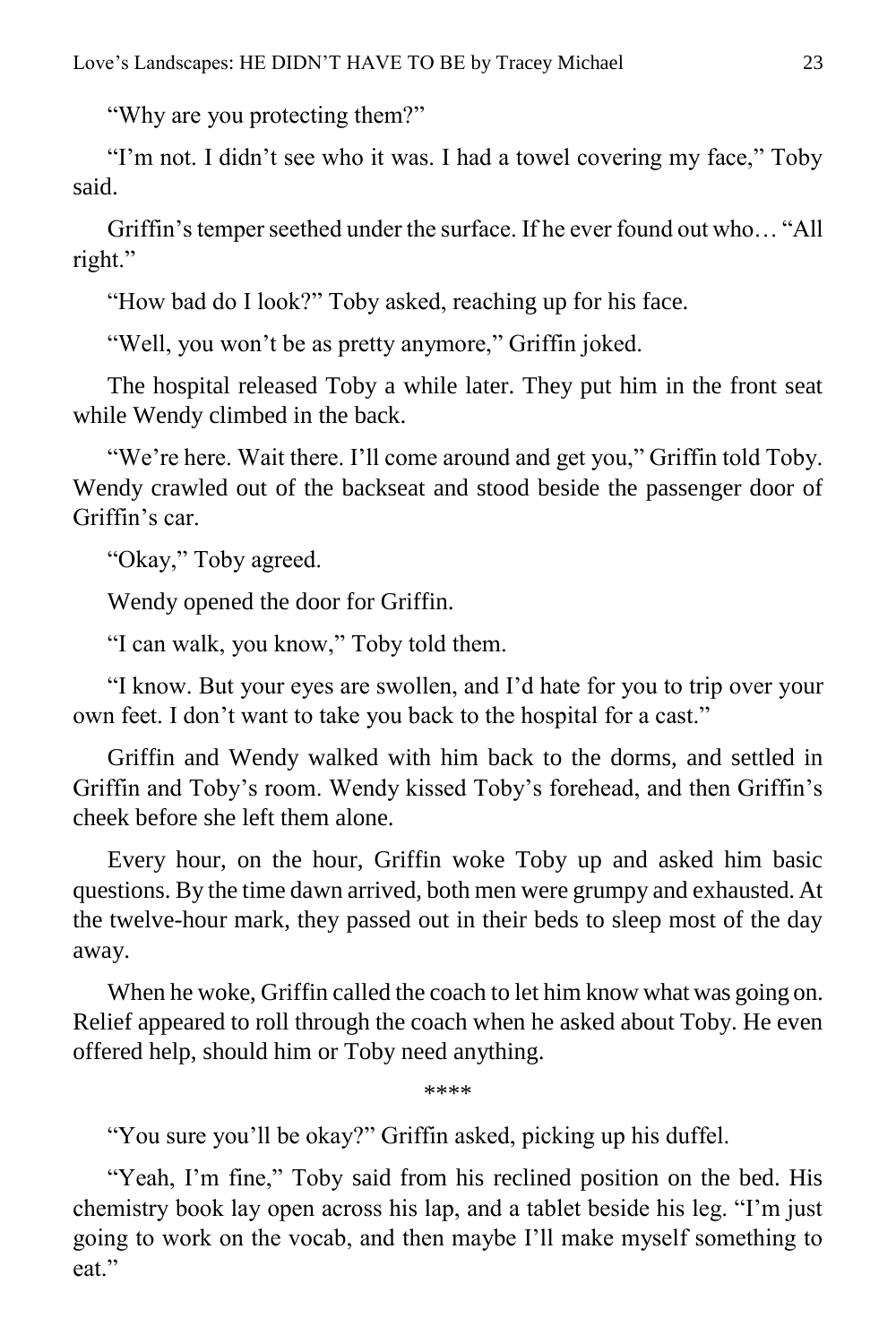"Okay. I'll be back after class," Griffin said.

"Cool. See ya later," Toby said.

Griffin walked out of their room, and Toby watched him until the door closed. This scenario had happened hundreds of times over the years they'd been friends. So why did this time feel different—off? Five minutes passed before Toby realized he was still staring at the closed door. His nose ached, as did the lump on the back of his head. He reached for the bottle of pain reliever and took three. Studying for his chemistry test didn't seem to be a good idea when he couldn't focus. He ditched the studying for a nap.

*A few moments later, Griffin walked into the room and dropped his bag by the door. His long strides brought him to Toby's bedside within seconds of the door closing. The look on his face was hungry, a look Toby never expected to see meant for him.*

*"I forgot to kiss you good-bye," Griffin said softly. His mouth pressed against Toby's in the next second.*

Toby's heart started to pound in his chest. He sat straight up in bed, his pulse still racing, and memories of Griffin's kiss still lingering on his mind. He couldn't help but compare dream Griffin's kiss with the real one from a few days before. What could have possessed his best friend to lock lips with him in front of the basketball team?

He lifted his hand to trace along his lips. Toby swore they tingled from the visceral contact. He sighed. Why did he have the feeling his life was about to become more complicated? Because his best friend's scent still lingered in his senses. Because he couldn't stop thinking about how sexy his best friend's ass looked in his wind pants when he left.

Over the years they'd been friends, Toby could count on both hands the times he'd seen Griffin without clothes. Then, it hadn't fazed him. He didn't see Griffin as anything but Griffin, his best friend, and that included never checking out his ass.

*Wrong. On so many levels. My best friend's ass is off-limits.*

\*\*\*\*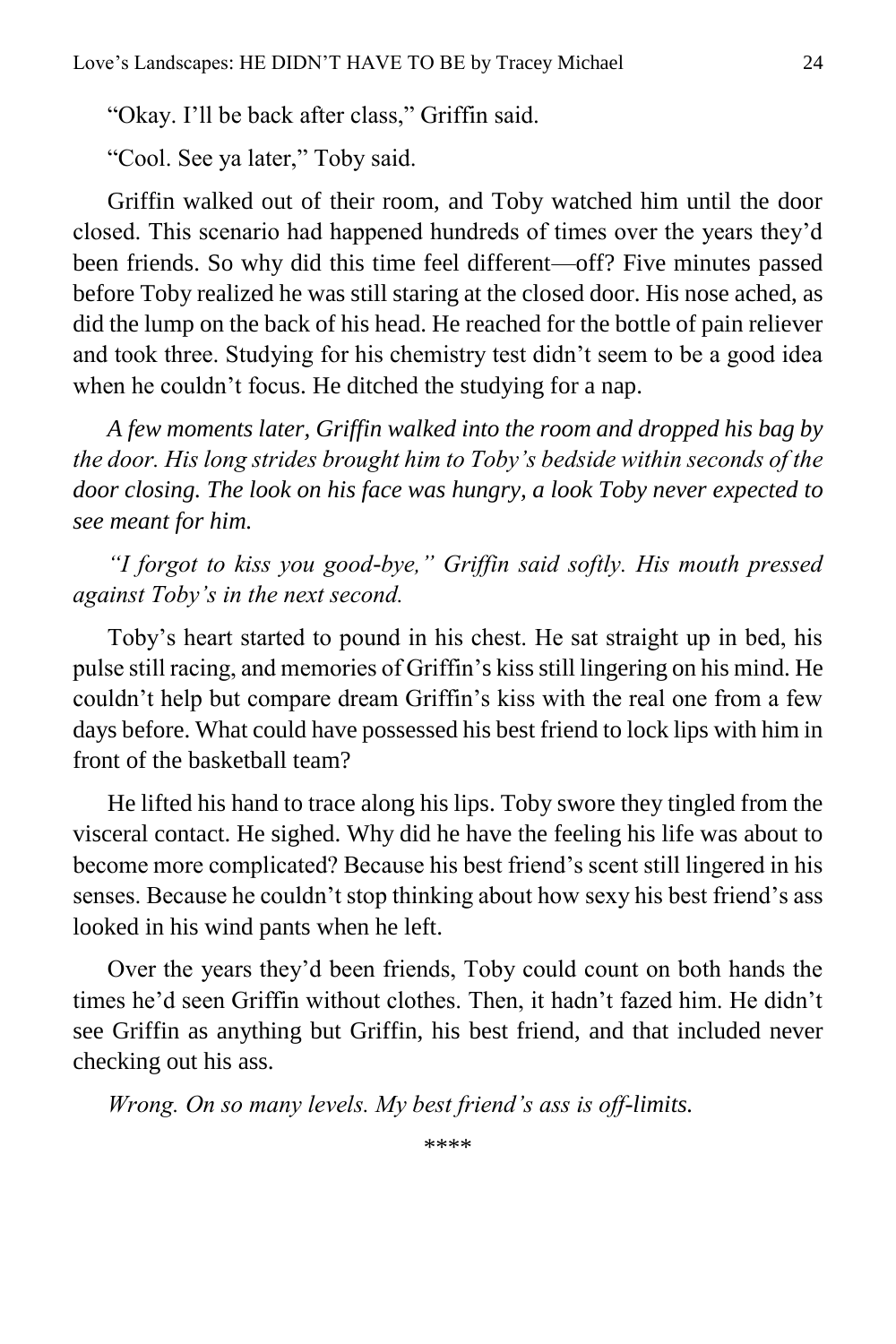### **Chapter Six**

<span id="page-24-0"></span>"You want me to order us a pizza tonight?" Griffin asked from behind him.

Toby sat at his desk, poring over some make up work from the classes he'd missed. He turned in his chair to look at the other man. *Did Griffin just look away?* "Do you mind? I'm struggling to get through this calculus."

"Do you want some help? I will, after I order our dinner," Griffin offered.

"Yes."

Griffin laughed, and picked up his cell to call for pizza.

*Had he always had that dimple?*

Toby took a minute to watch him talk. Griffin smiled at something the person at the pizza shop said, and Toby's heart gave a little flutter.

*Stop staring. You have homework up the ying-yang.*

Toby turned back to the open book on his desk, and picked up his pencil. He wrote out the example, trying to make sense of it.

"Okay. Pizza will be here in a half hour to forty-five minutes." Griffin dragged a chair across the small room, and flipped it around to straddle the seat. "Whatcha got?"

Sliding the book over so Griffin could see, Toby pointed to the example on the page. "This."

Griffin started explaining, and Toby listened. Toby learned better when hearing a lesson, as well as seeing it worked out repeatedly on a whiteboard. With him missing a week's worth of classes, he couldn't make heads or tails out of the assignment in front of him.

The patient voice, soft and close to his ear, made concentrating more difficult. A whisper of hot breath glanced off his cheek, and Toby shivered. If he turned his head, just a little bit…

*No, no, no.*

*Pay attention!*

Griffin's hand touched his forehead.

Toby jerked back. "What are you doing?"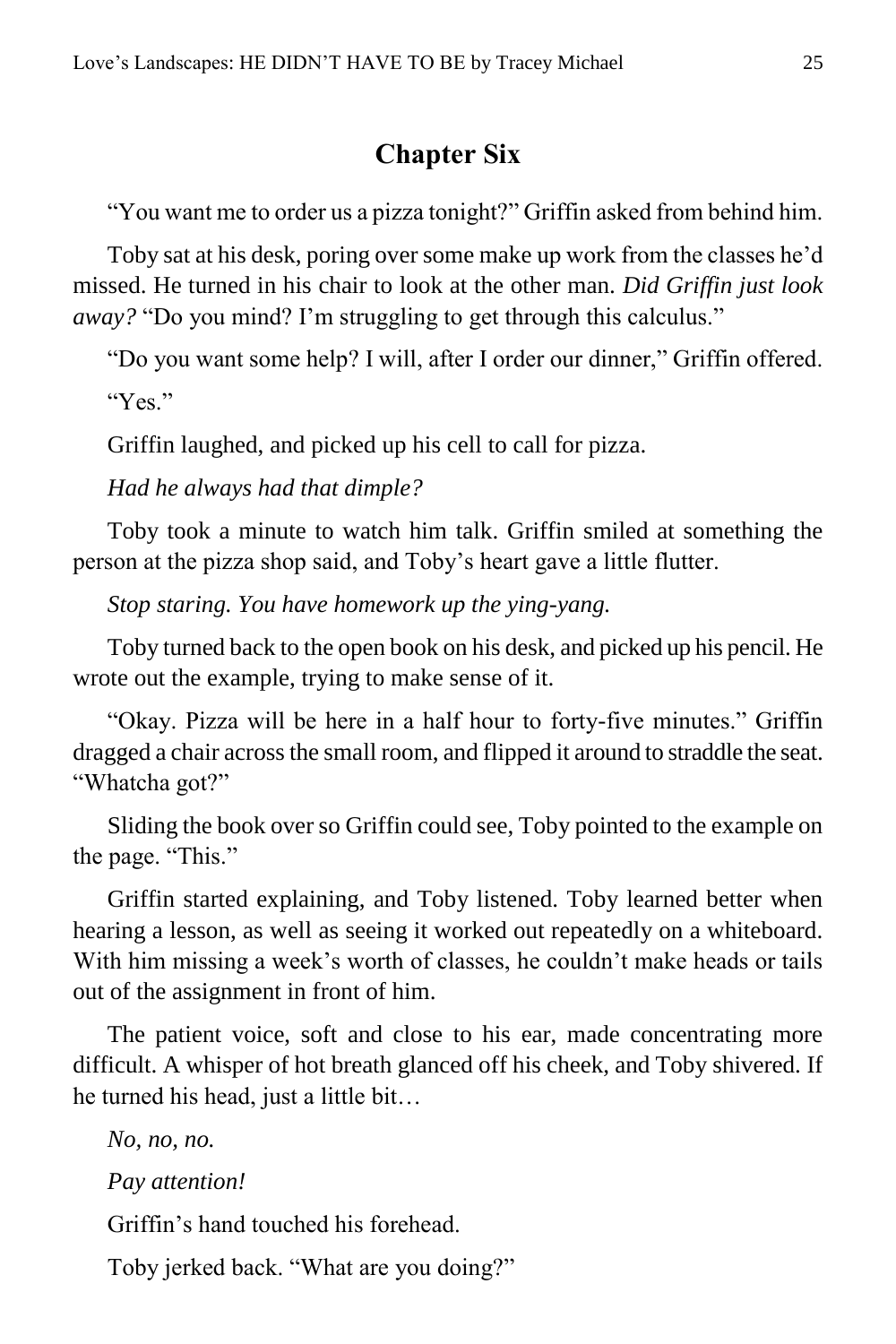His best friend frowned. "You shivered."

"I did not"

"Is your head hurting again?" Griffin asked.

"Calculus always makes my head hurt." Toby gave Griffin a lopsided grin.

"Let's take a break. Pizza should be here any minute."

"I'm gonna hit the bathroom before it gets here."

"Okay."

Toby slid from the chair and circled around the back to head out of their room. Just before the door closed, he looked back over his shoulder. He shouldn't have lied to Griffin. No, not a lie, more like a half-truth. Toby needed a minute to get his body back under control. Going to the bathroom was the best excuse he could think of.

\*\*\*\*

Griffin forced his head not to turn and watch Toby leave the room. Watching his best friend was becoming alarmingly frequent. He told himself worry was the cause of his rapt attention.

He heard the door close, and his rigid body relaxed. He stood up and stretched out his stiff muscles. The scent of Toby's cologne lingered in his nose.

His cell rang from across the room. Racing over to grab it before his voice mail picked up, Griffin cleared his throat before answering. "Hello?"

"Pizza guy is here asking for you."

"Thanks. I'll be right down."

Griffin welcomed the distraction from things about Toby he should not be noticing. Snatching his wallet from the dresser, he left their room. He ran downstairs, paid the delivery driver for the pizza, and dodged eager, hungry looking faces on his way back up to his room. Food, then more calculus—the fun-filled night of a college student.

\*\*\*\*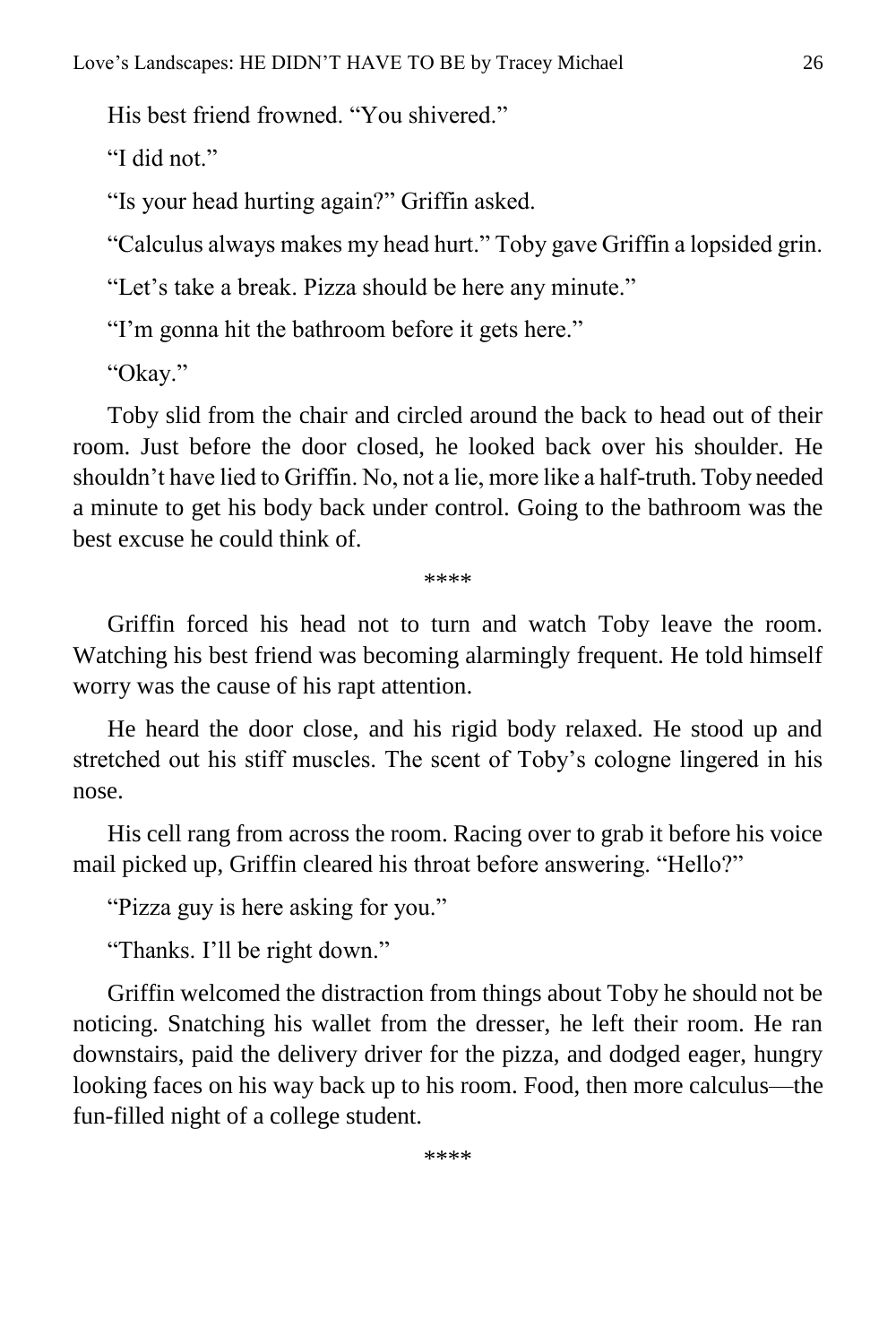#### **Chapter Seven**

<span id="page-26-0"></span>*Knock, knock.*

"Can you grab that, Toby? It should be Wendy," Griffin said from between the open closet doors.

"Sure." Toby slid from the bed to walk across the room. His eyes widened as soon as he opened the door. He let out a wolf whistle. "Damn, Wendy."

"You're so sweet," Wendy said, stepping inside their room. She twirled in a circle, grinning from ear to ear.

"Griffin's gonna swallow his tongue." Toby grinned back.

The closet doors closed behind him. He turned his head to look over his shoulder. His best friend dressed in a suit happened at funerals and weddings, and once a year, the basketball banquet. Toby's mouth went dry. He blinked and shook his head. "Who are you, and what have you done with my best friend?" Toby teased.

"I saw that," Wendy whispered, close to his ear.

Toby jerked his head around to flash wide eyes at her. The lack of anger on her face was a confusing afterthought. "You didn't see anything. Please, Wendy?"

"What are you two whispering about?" Griffin asked.

"Nothing." They spoke in unison.

"No. That didn't sound guilty at all." Griffin chuckled as he neared them. "You look beautiful, Wen."

"You guys better get going. You don't wanna be late," Toby said.

Griffin held his arm out for Wendy to take and steered them toward the door. "I don't know what time we'll be back, but I have my key."

"Have a good time!" Toby shoved his hands into his pockets and watched them leave.

Walking to his desk, he sat down and opened his World History book. After ten minutes of reading, and realizing he had no clue what he'd read, Toby stood up.

*Maybe a walk will clear my mind.*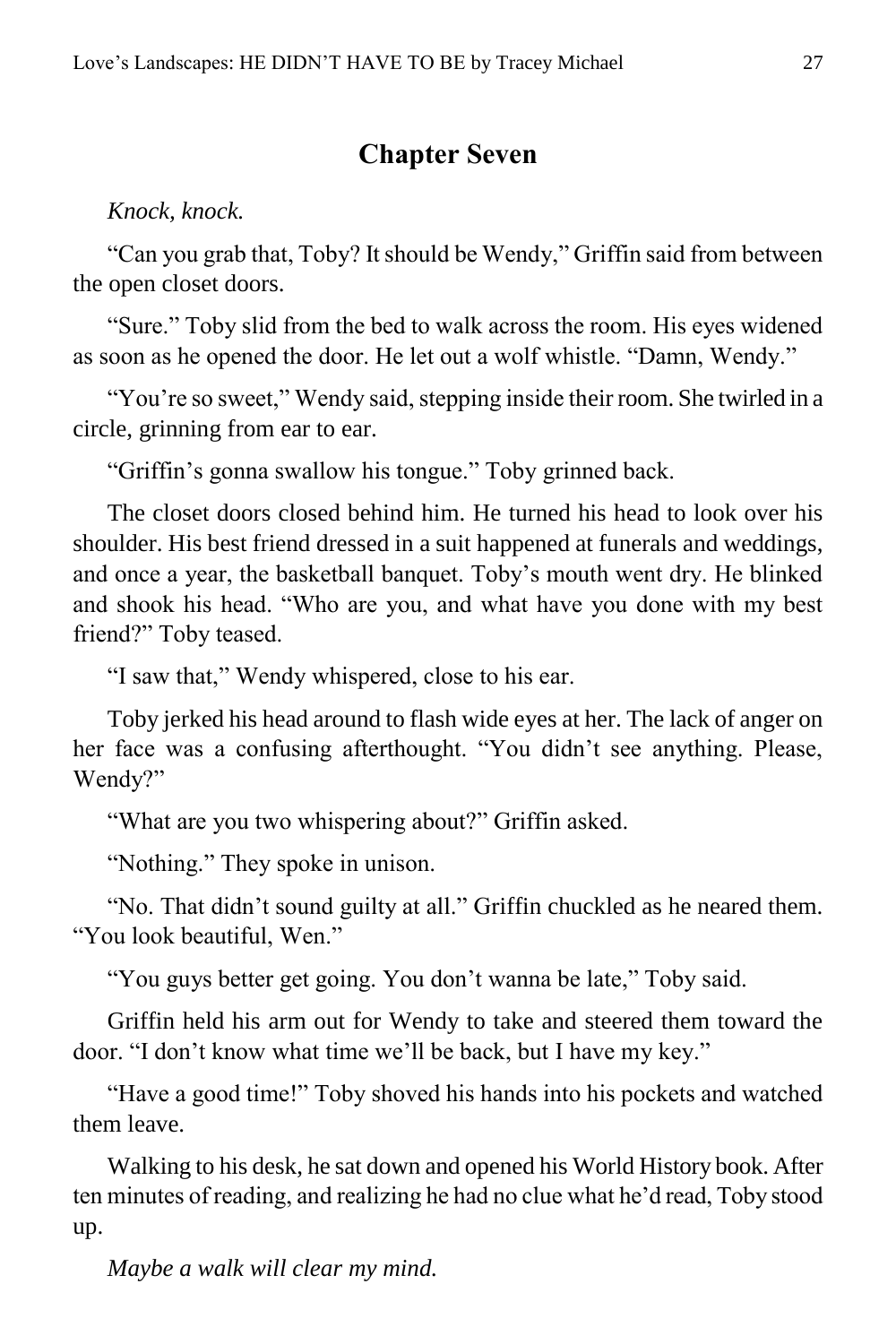Grabbing a light jacket from the end of his bed, he left the dorm room. He pulled it on as he made his way down the unusually quiet halls. Many of the students in their dorm had to attend the banquet, so less people roamed about. He stepped outside, smiling as the breeze hit his face. It was refreshing after spending hours in his room catching up on homework. The bandages had come off of his nose, and the bruises were mostly faded.

He took off through the quad, towards the area set up for the music festival that coming weekend. Toby was beyond excited. He and Griffin had been to countless concerts in their high school years, and they always had a blast. With the new awareness of everything Griffin, those memories took on a new look in his mind. As hard as he tried, Toby couldn't beat the feelings for his best friend back, the emotions inside him were stronger than his will. He didn't want to fall for the brunet basketball player who'd been with him for every major event in his life. Complications, awkwardness, and resentment would ruin their friendship eventually. He'd lose the person who meant more to him than anyone else in the world.

The soft strumming of an acoustic guitar caught his attention as he neared a group of trees. Curiosity drew him closer to the sound. His eyebrow raised when he recognized the song as one of Dark Heart's most popular ballads. Whoever was playing had some serious talent. Toby wandered quietly across the grass and through the trees. He found a dark head bent over the guitar, playing, oblivious to everything around him. The man had one long leg stretched out in front of him, and the other bent at the knee.

Toby lowered himself to the ground beside the man, and closed his eyes to listen. So absorbed in the music, his eyes popped open when it stopped. Striking blue eyes met his, and Toby gave a small smile. "I apologize for intruding. I couldn't help myself."

"It's cool."

"You can keep playing. I won't bother you. I'd just like to stay and listen, if that's okay with you," Toby said.

"I'm Drake. You're welcome to hang," the other man said.

Toby's smile widened. "I know who you are." He blushed and looked down.

"You weren't going to say anything?" Drake's tone was dubious.

"I assumed if you wanted to be recognized, you'd be playing in the middle of the quad instead of hidden among the trees."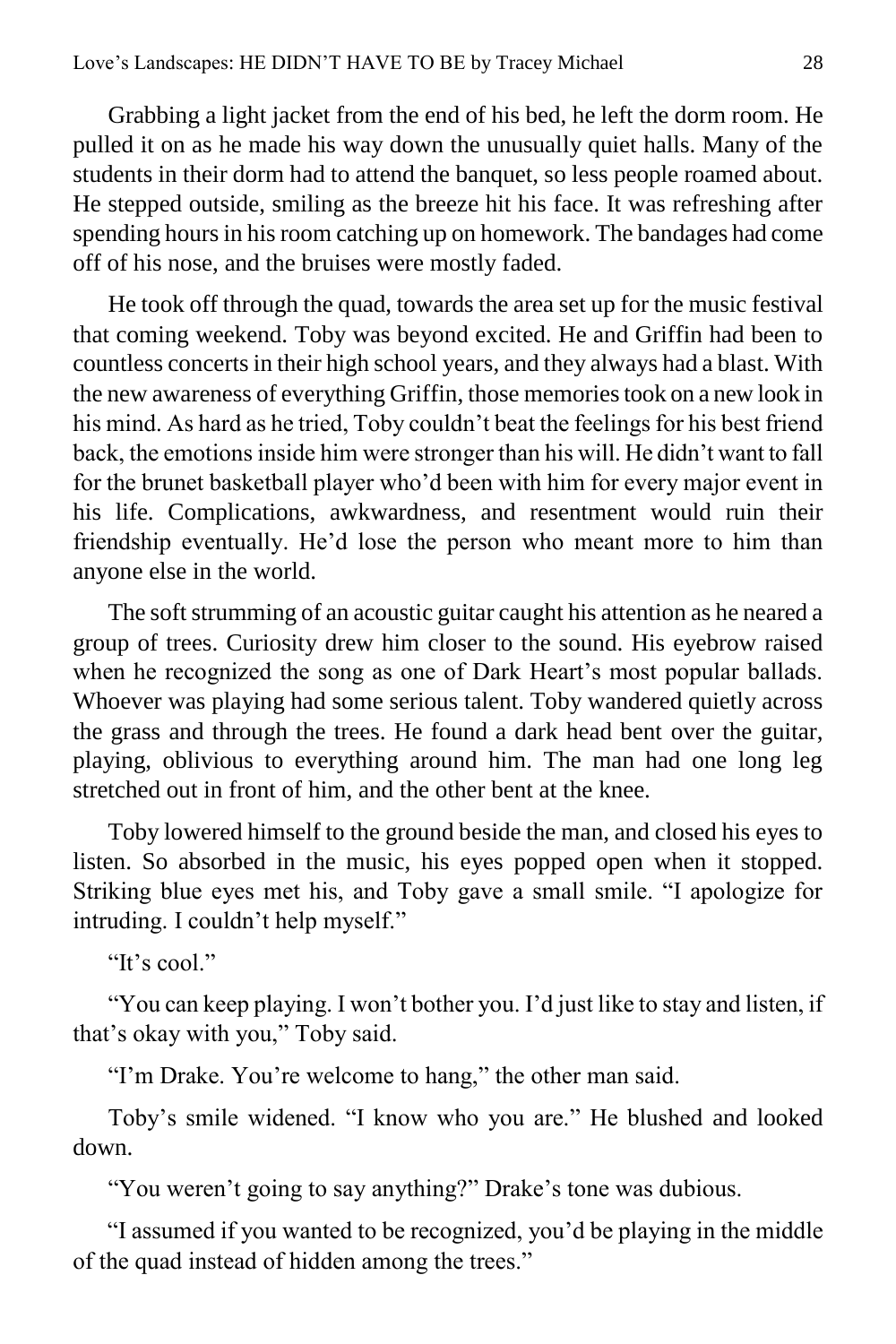"What's your name?"

"Toby Simmons."

"It's nice to meet you, Toby Simmons," Drake said, with a smile. "You look like a man with a lot on his mind."

"I do?"

"I saw you sit down. What were you thinking about?"

"How my life is balancing on the edge of a cliff, and with just one stiff breeze the wrong way, I'll lose everything I hold dear?"

"That's pretty heavy for someone so young."

"You aren't much older than I am," Toby said.

"Tell me about him"

"How do you know it's a him?" Toby laughed, but the sound held more surprise than humor.

"Are you going to keep dodging my questions?"

Toby sighed, and pulled a blade of grass from the ground in front of him. "My best friend, Griffin, did something a couple of weeks ago that threw me into chaos"

"What did he do?" Drake asked, laying the guitar beside him.

"He found some guys harassing me, and he kissed me in front of them to shut them up."

"Whoa… Really?"

"Yeah. I've never thought of Griffin that way, but now it's all I think about. I notice everything—the way he smells, what he's wearing, and the sound of his voice. I remember the taste of him whenever I close my eyes," Toby confessed.

"Is he gay, too?"

"No. Absolutely not. He has this really great girlfriend, Wendy. They've been together for a couple of years now."

"You need to turn your feelings off before you don't have a best friend anymore," Drake said.

"Yeah. How do I do that, though?"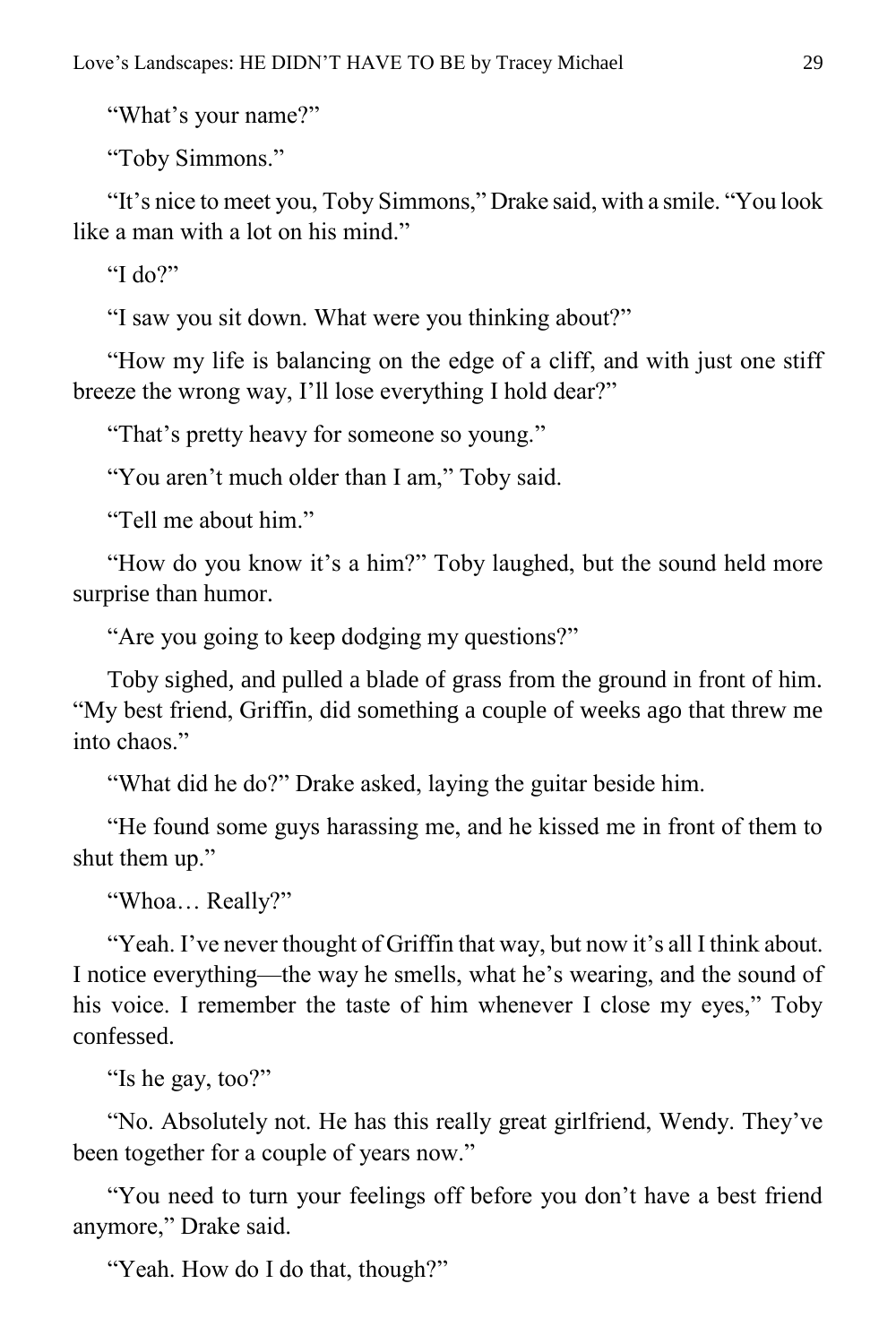"You find a distraction." Drake suggested, moving closer.

Toby swallowed hard. "What kind of distraction?"

Drake lifted his hand to mold it around Toby's neck. He added a little pressure, pulling Toby closer. "The hot, available kind."

Drake angled his head, and pressed his lips to Toby's. Feather-light touches grew to sips until he felt the slick, hot tongue seeking entrance into his mouth. His heart raced in his chest as he leaned forward for more. His hands landed on Drake's thighs for balance.

*This is all wrong. The taste is all wrong.*

Toby sat back, ending the kiss with Drake. "I'm sorry. I can't."

Drake shrugged and turned to pick up his guitar again. "It's all right. You're a good looking guy, Toby. I had to try."

"Well, I can cross one thing off my bucket list, anyway," Toby said, ruefully.

"Oh? What's that?" Drake asked, positioning his fingers on the neck of his instrument.

"Kissing a really hot lead singer."

Drake laughed, as Toby hoped he would. "So, what are you going to do now?"

"What do you mean?"

"You're in love with your best friend, your straight best friend."

"Pretend. Hide it." Toby sighed. "Die a little inside."

They talked between random musical segments played on Drake's guitar. Toby sang along with the songs he knew.

"You have a decent singing voice," Drake said.

"Thanks." Toby blushed.

The moon hung high in the sky as he walked back to his dorm. He'd made a new friend tonight, complete with a cell number loaded in his phone. It turned out to be a good night.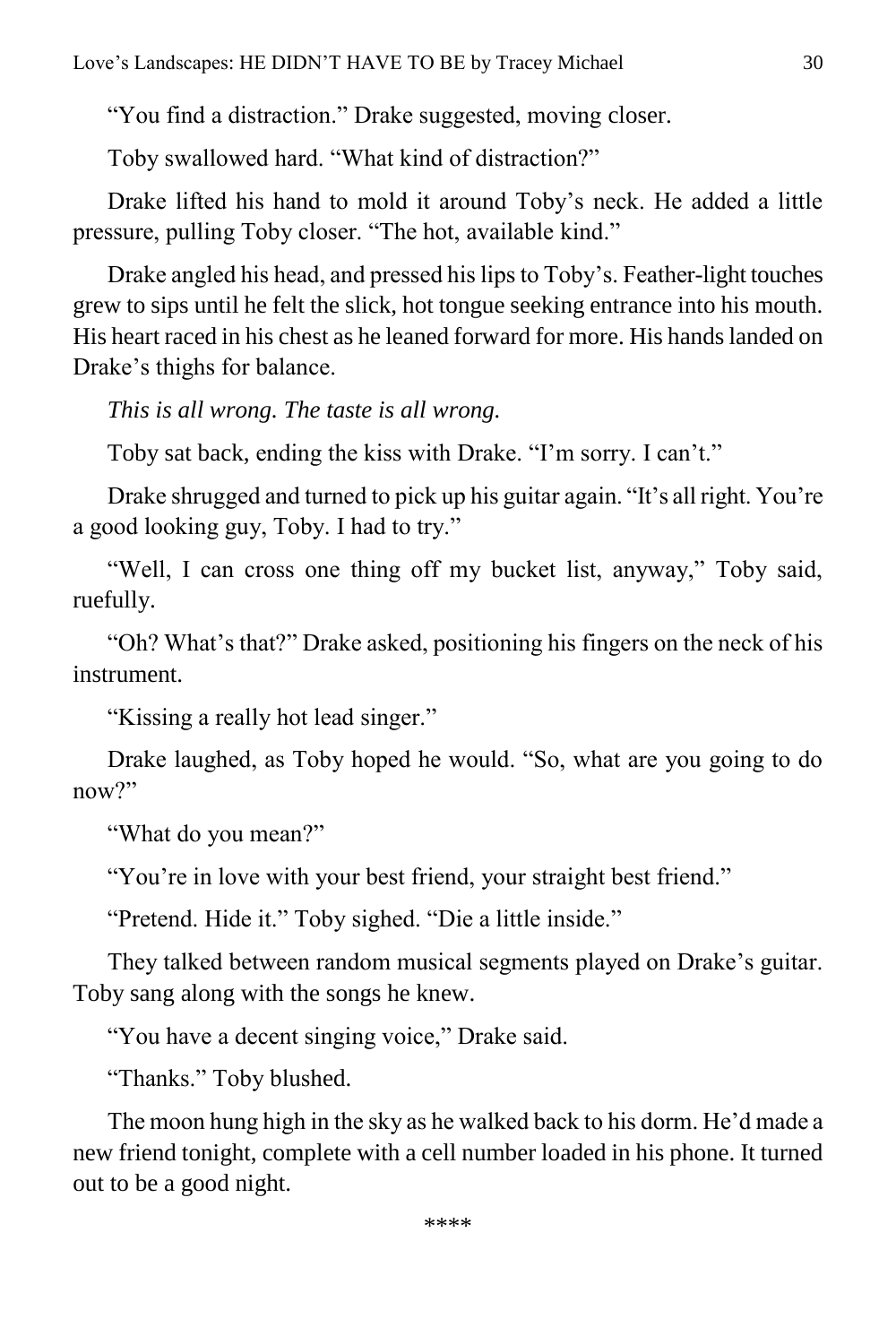### **Chapter Eight**

<span id="page-30-0"></span>Hundreds of people wandered around the festival. Music pumped through the speakers, and voices sang along. Toby followed behind Griffin and Wendy, weaving through the sea of bodies.

"The concert will be starting soon. How close do you want to be?" Griffin asked them.

"As close as we can get," Toby said.

"What he said," Wendy agreed with a grin.

Griffin nodded. "Okay."

Griffin tried to ignore the nagging in the back of his head telling him something was wrong. Toby had changed in the last few weeks, but even more so in the last few days. On the other hand, maybe it was he who had changed. His relationship with Wendy had certainly become different. Affection still remained, but neither of them pushed for more than hand holding and chaste kisses. They spent most of their time these days talking… usually about Toby.

"How's this?" Wendy shouted over the music, stopping about ten yards from the stage.

"This is good," Toby yelled back, grinning.

Griffin bounced on the balls of his feet. The group on stage now played rockabilly, amping up the excitement in the crowd. He took Wendy's hand and twirled her around, dancing with her in the small area they'd claimed for the three of them. The band finished up, leaving the stage to clapping, cheering, hooting and hollering.

"Everybody welcome Dark Heart!"

The emo-rock band strutted out under a thunderous applause. They wore huge grins, and waved to the gathered fans.

"All right! First thing. We've got a winner to announce!" the lead singer said into the mic.

The audience went wild for a half a minute before quieting again.

"Toby Simmons, come on up!"

Griffin turned to grin at his best friend. "Go!" He cheered louder than anybody as Toby made his way through the bodies in front of him. His grin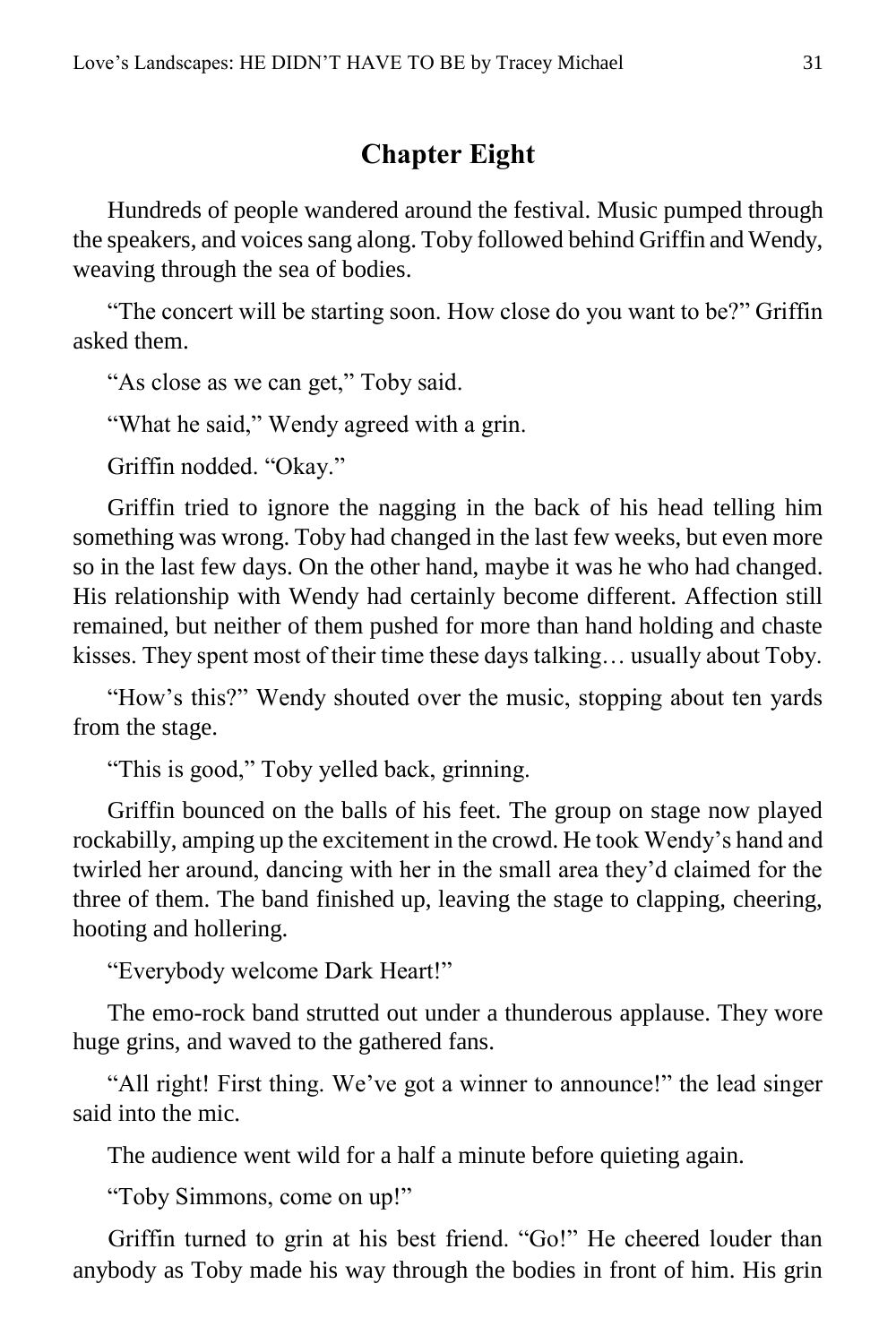turned down into a frown when Toby walked across the stage and got a hug from Dark Heart's lead singer.

#### *That was weird.*

Even stranger was the way he leaned in to Toby's ear. Griffin watched his friend nod, give him a flirtatious smile and walk to the mic.

#### *What the hell?*

The song began, and Griffin recognized it as their most popular ballad. People all around him began swaying with their significant others, but he stood mesmerized. Toby sang along with the band. He could have been one of them; he sounded so good.

Across the expanse, his eyes met Toby's. Every word his best friend sang was like a sucker punch in the gut, stealing the air from his lungs.

When the song ended, Griffin shook from head to toe. Toby hugged the singer again, and got acknowledgment from the other band members.

"Give it up for Toby!"

The crowd erupted into cheers and applause. Toby exited the stage, but didn't rejoin Griffin and Wendy. Griffin watched him go.

He turned to Wendy. "I have to go. I'm sorry."

"There's nothing to be sorry for. Go." She smiled. "Good luck."

Griffin kissed her cheek and took off running, weaving through the people blocking his way. Somewhere along the way, he lost sight of Toby. Moving in the direction his best friend appeared to be heading, Griffin looked around. He spotted him entering their dorm and began running to catch up.

#### *Thank god for being in shape!*

"Hey!" Griffin said when he burst into their room. He stomped across the floor to wrap his hands around the smaller man's biceps. "I don't know what's going on with you and that lead singer, but he can't have you. You're mine."

"Wha—"

Griffin slammed his mouth to Toby's. He thrust his tongue between the slightly parted lips, and kissed Toby for all he was worth. He poured all the mixed-up emotions flowing through him into the kiss. He relaxed his hands and moved them up to cradle the back of Toby's head.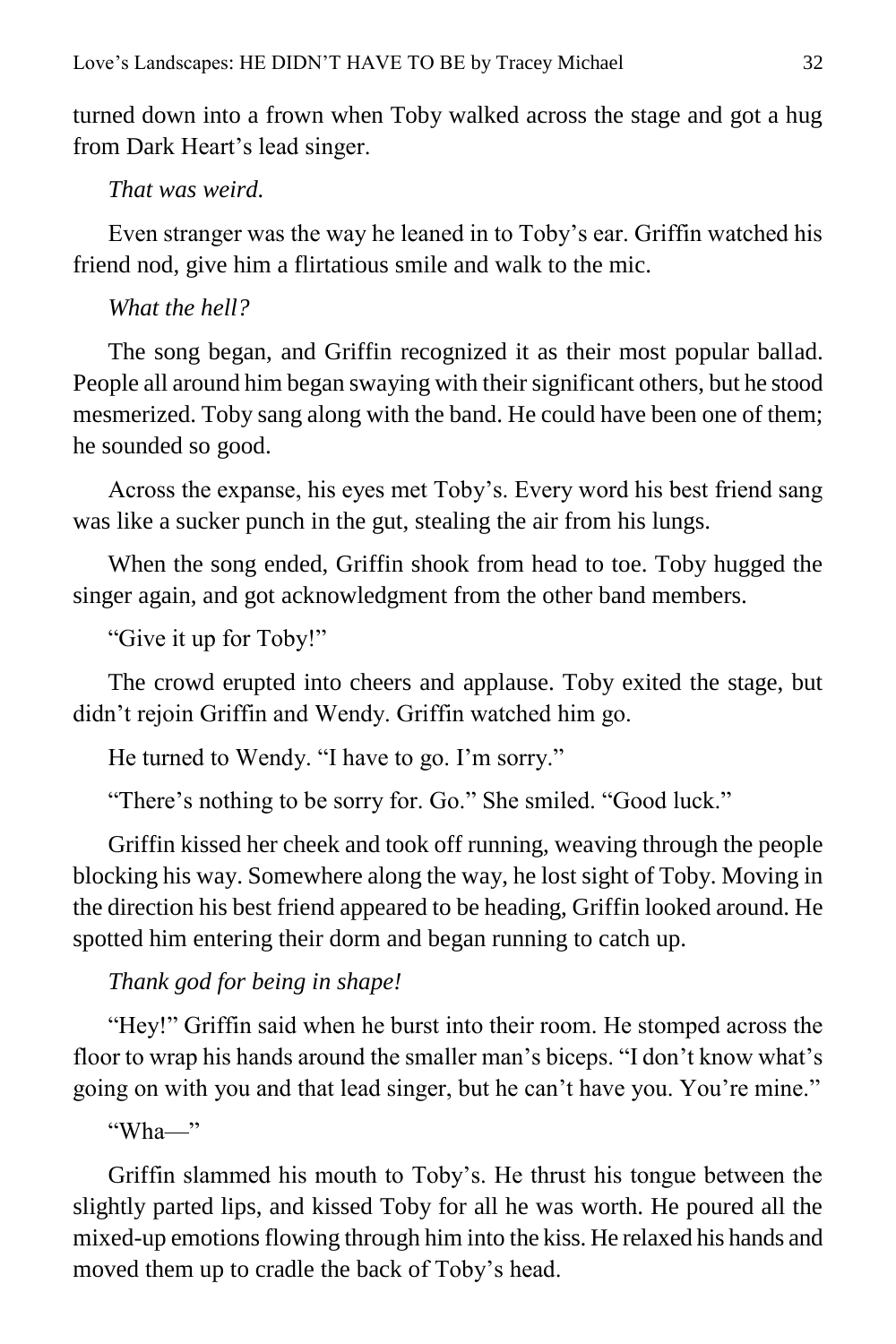A moan, and then a whimper broke the spell, and he pulled his mouth away. Griffin leaned his forehead against the other man's and attempted to catch his breath.

Seconds passed before Toby shoved him away. He looked furious. "What the hell is wrong with you? Are you insane?"

Yep. He was pissed.

"No. Maybe. Probably." Griffin lifted his hand to rub the back of his neck. "I didn't know"

"Didn't know what?"

"How I felt about you. Not until I saw you making eyes with that guy," Griffin said.

"Drake? I wasn't making eyes with him. He's just a friend. What business of yours is it anyway?" Toby asked.

"You were. I saw you. I was there, remember?"

"Your imagination was working overtime. I love you, idiot!" Toby's eyes went wide as he slapped a hand over his mouth to mumble, "I didn't just say that."

"Oh yes, you did. And I'll be shit if you're taking it back." Griffin grinned. He couldn't help himself.

"Stop smiling! It's not funny!" Toby sank down on his bed.

Griffin walked over and knelt on the floor in front of his best friend. "You've been my best friend since the day we met. I've loved you all these years as my best friend. Today, seeing you on that stage, hearing you sing those words to me… I felt every single one of them, right here." He lifted his hand to pat his chest.

"What are you saying, Griffin?"

The look in Toby's eyes broke his heart. He had to fix this.

*It's now or never.*

"I love you as more than a friend, now." Griffin swallowed. "I think I have for a while."

"You can't. You're not gay."

"No, I'm not. But yes, I do."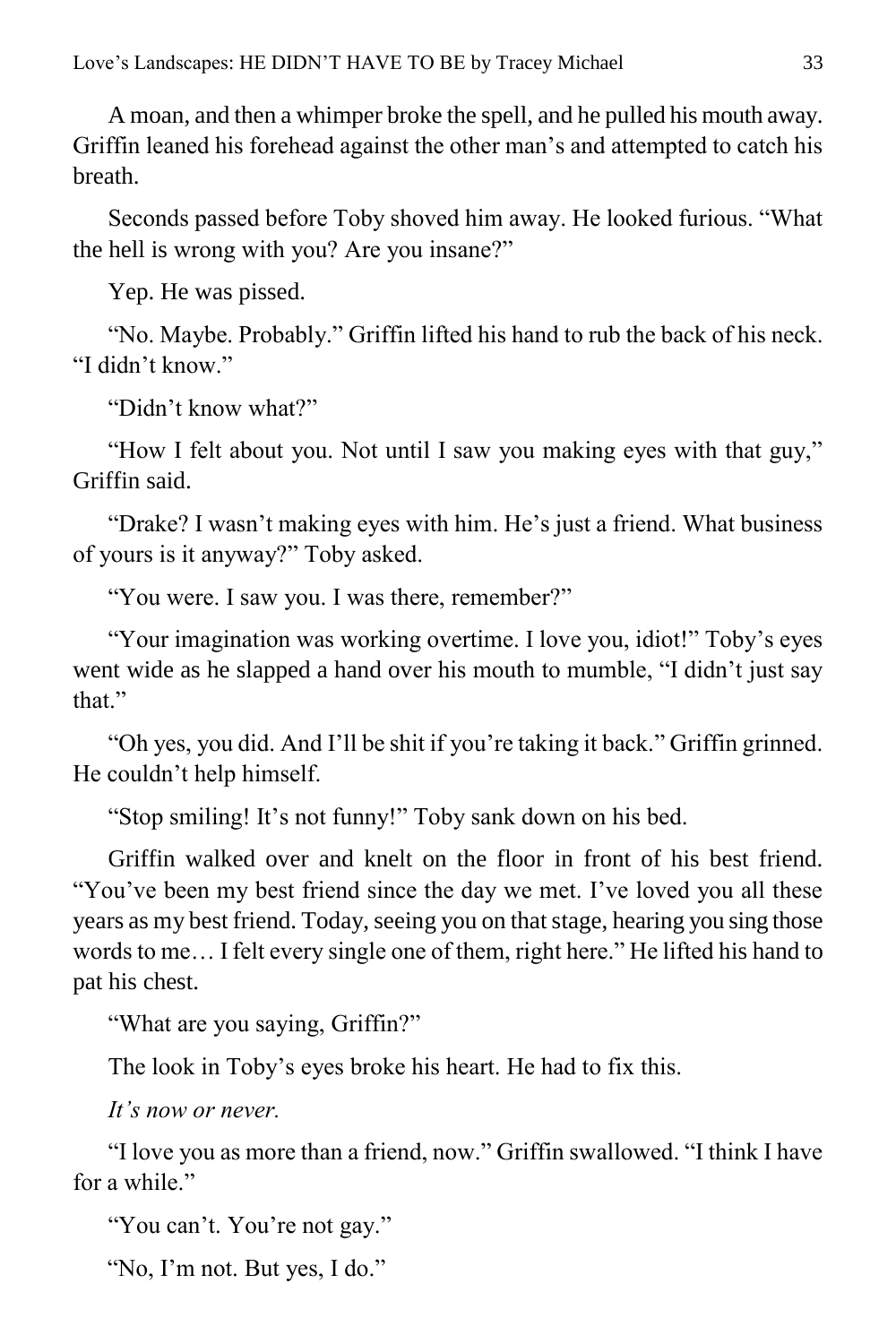"You do?"

Griffin saw a glimmer of hope in Toby's eyes. He lifted his hand and cupped his soon-to-be lover's jaw. "Mmhmm. I just need you to be patient with me." The corner of his mouth lifted. "I'm sorta new to all this. I've never been in love with a guy before."

"What about Wendy?" Toby asked.

"Wendy wants to be a bridesmaid or best woman at our wedding." Griffin smirked as Toby's eyes widened.

"W-wedding? She's getting a little ahead of herself, isn't she?" Toby snorted. It was the cutest sound Griffin had ever heard.

"I think it's a chick thing." Griffin laughed. "But I told her she could, if, and when, you marry me."

"Um. Okay." Toby smirked. "Maybe Drake can sing at our wedding."

Griffin growled and leaned in to be nose to nose with him. "No."

\*\*\*\*

Toby laughed and fell back on the bed. "This has to be the weirdest day ever."

Griffin pushed his knees apart and straightened to lean over him. Beautiful brown eyes looked down at him with something Toby never thought he'd see from the man he'd known most of his life. "Weird good, or weird bad?"

"Weird good, definitely." Toby stared into the eyes of the man above him. "Are you sure about this?"

"I think so. Maybe I should kiss you again, though. You know, just to be absolutely sure," Griffin said.

Toby nodded. "I think that would be a good idea."

Griffin lowered his body on top of Toby.

Toby could feel the hard lines of Griffin's body against him, and forgot to breath. It was even worse when Griffin's warm lips brushed over Toby's and coaxed them open before his tongue swept in for a taste. His hands rose from the bed to weave through Griffin's hair as his hips pressed up. A soft moan rumbled in his chest at the contact. He could feel Griffin's cock rubbing against his.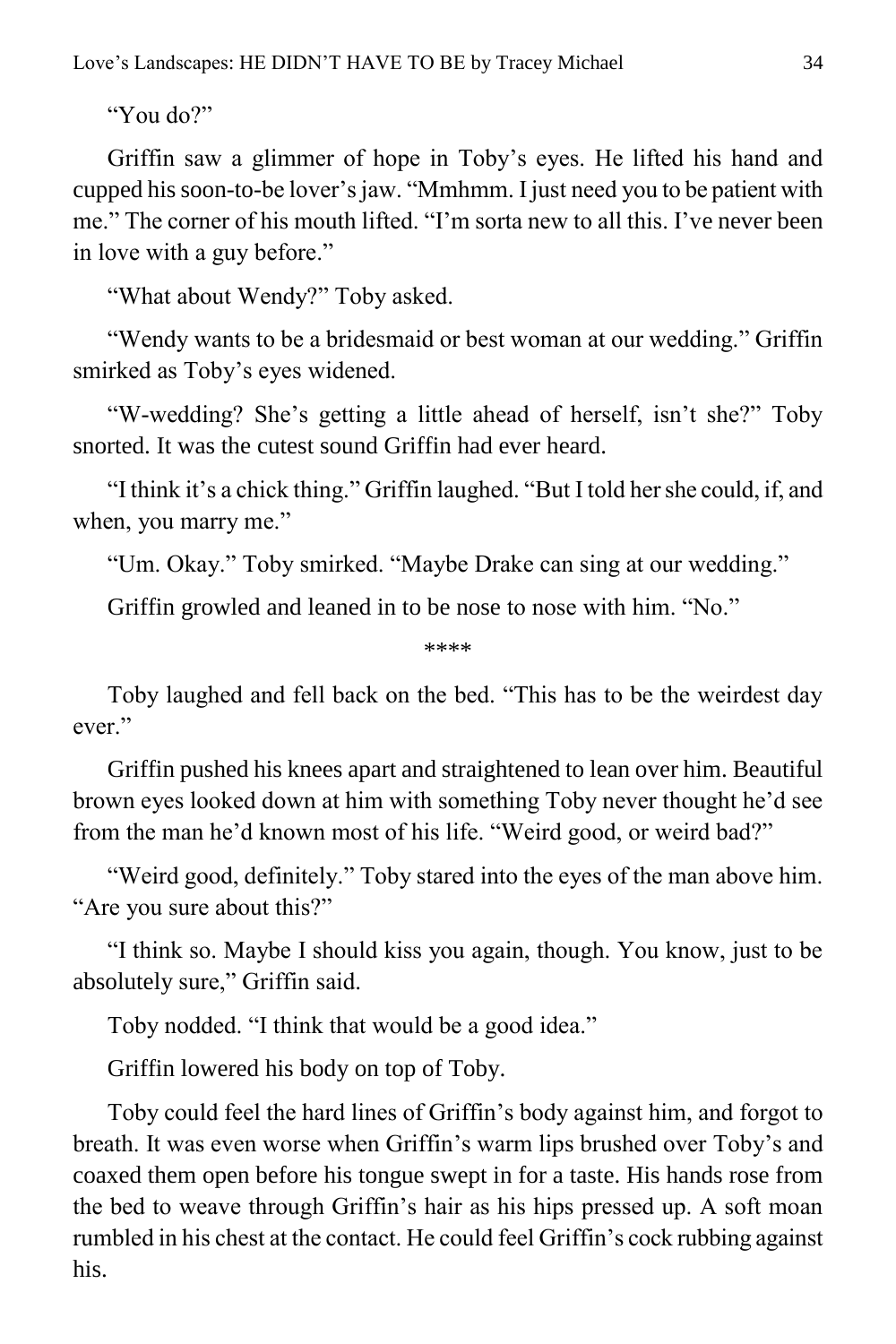*Oh god…*

Griffin rocked over him, causing warm friction against Toby's shaft. Toby couldn't hold back an eager whimper, or stop his legs from closing around the hips pressed to his. Griffin's steady rocking, and the rise and fall of his own body, brought him to the edge of orgasm. He curled his fingers in the other man's hair as his body shuddered hard.

Griffin's groan vibrated against Toby's chest as he, too, climaxed. Griffin lifted his head, panting for breath. He looked down at Toby with a slow, lazylooking smile. "Can we do that again?"

Toby's body relaxed as he started to laugh. "Anytime you want."

Griffin rolled off Toby, pulling him into his side. "That was incredible."

"I love you, Griffin." Toby closed his eyes and sighed happily. Now that he could say the words aloud, he planned to say them often.

"I love you, too."

\*\*\*\*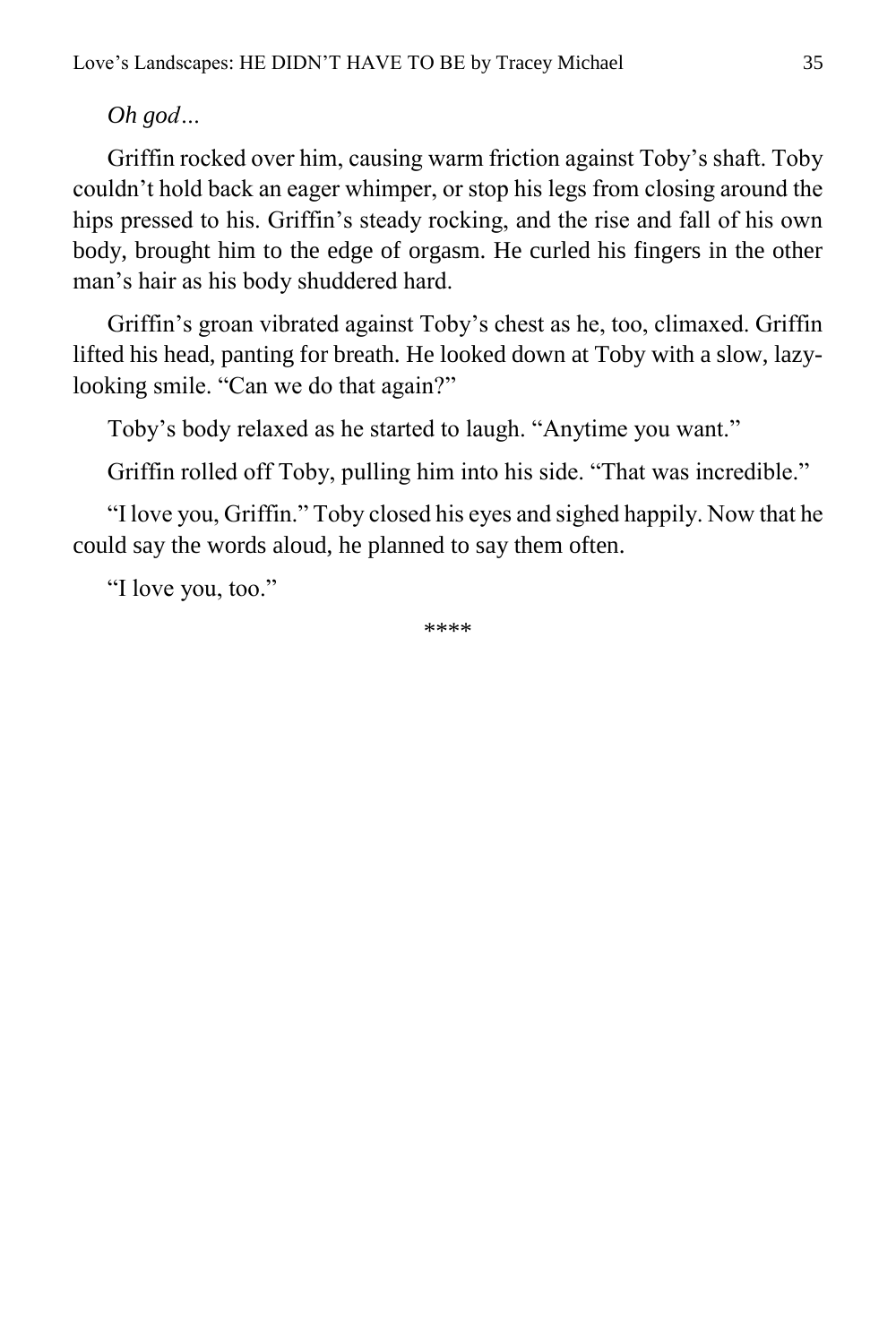### **Epilogue**

<span id="page-35-0"></span>Toby's arms were crossed loosely over his chest as he leaned in the doorway, staring at the man he shared his bed, apartment and life with. Griffin's towel-clad hips swayed back and forth. He hummed Dark Heart's song under his breath while he dug through his sock drawer. One year later, and the sight of his mostly naked body could still stop Toby in his tracks.

He turned his head in Toby's direction, a smile lighting up his face. "What are you doing?"

"Staring."

"Like what ya see?" He gave his hips a dramatic shake.

"It's okay." Toby shrugged, hiding his smile.

A rolled pair of socks bounced off Toby's chest. "Ass," Griffin said.

Toby chuckled and straightened from his position. He strode across the room to stand in front of Griffin. "I love everything about you. The package has definite perks, though."

Toby lifted his hand and slid his index finger down the center of Griffin until the towel blocked his way. He watched Griffin shudder, and his smile widened.

"You're such a tease," Griffin said.

"If your parents weren't going to be here any minute, I'd show you how much of a tease I'm not," Toby said.

Griffin grinned. "Later." He leaned in and took Toby's mouth in a scorching hot, toe-curling kiss. When he pulled away, Toby knew his eyes were dazed as he struggled for a ragged breath.

"Maybe if we're quick…" Toby suggested.

"No. Later." Griffin stepped back. "Go. Get. I need to get dressed."

"Oh. I came up to tell you the steaks are on the grill."

"Okay. I'll hurry."

Toby turned to walk back out of the bedroom. "I'll wait for you downstairs."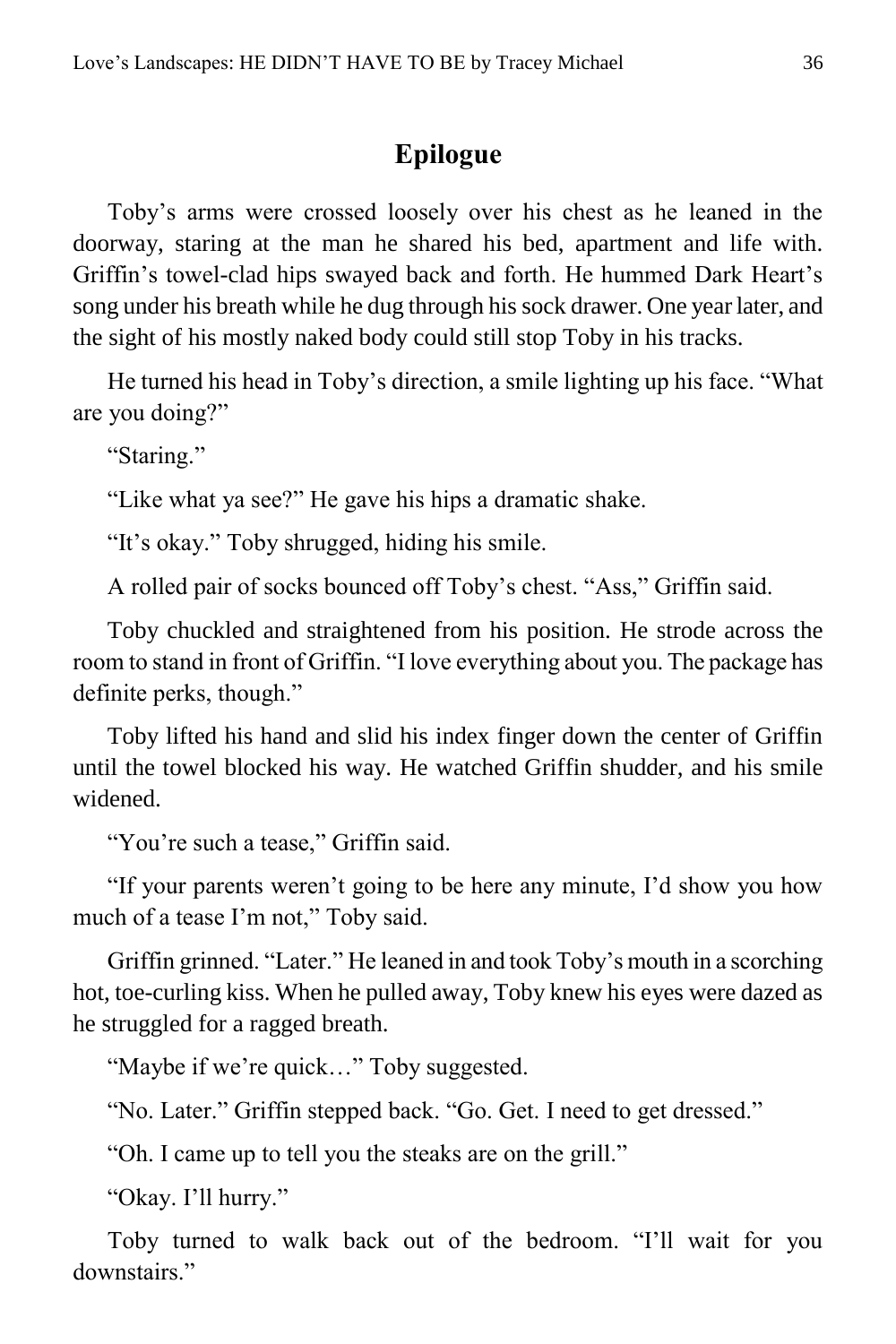"Toby," Griffin said.

"Yeah?" Toby looked over his shoulder with an eyebrow raised.

"I love everything about you, too."

Toby's heart thudded hard against his ribcage. Griffin was his past, his present and his future. "Hurry up, or we'll be ordering pizza, and then your mom will move in to feed us." He shot a wink over his shoulder as he disappeared around the corner. His life was damn near perfect now, and would only get better with Griffin by his side.

#### **The End**